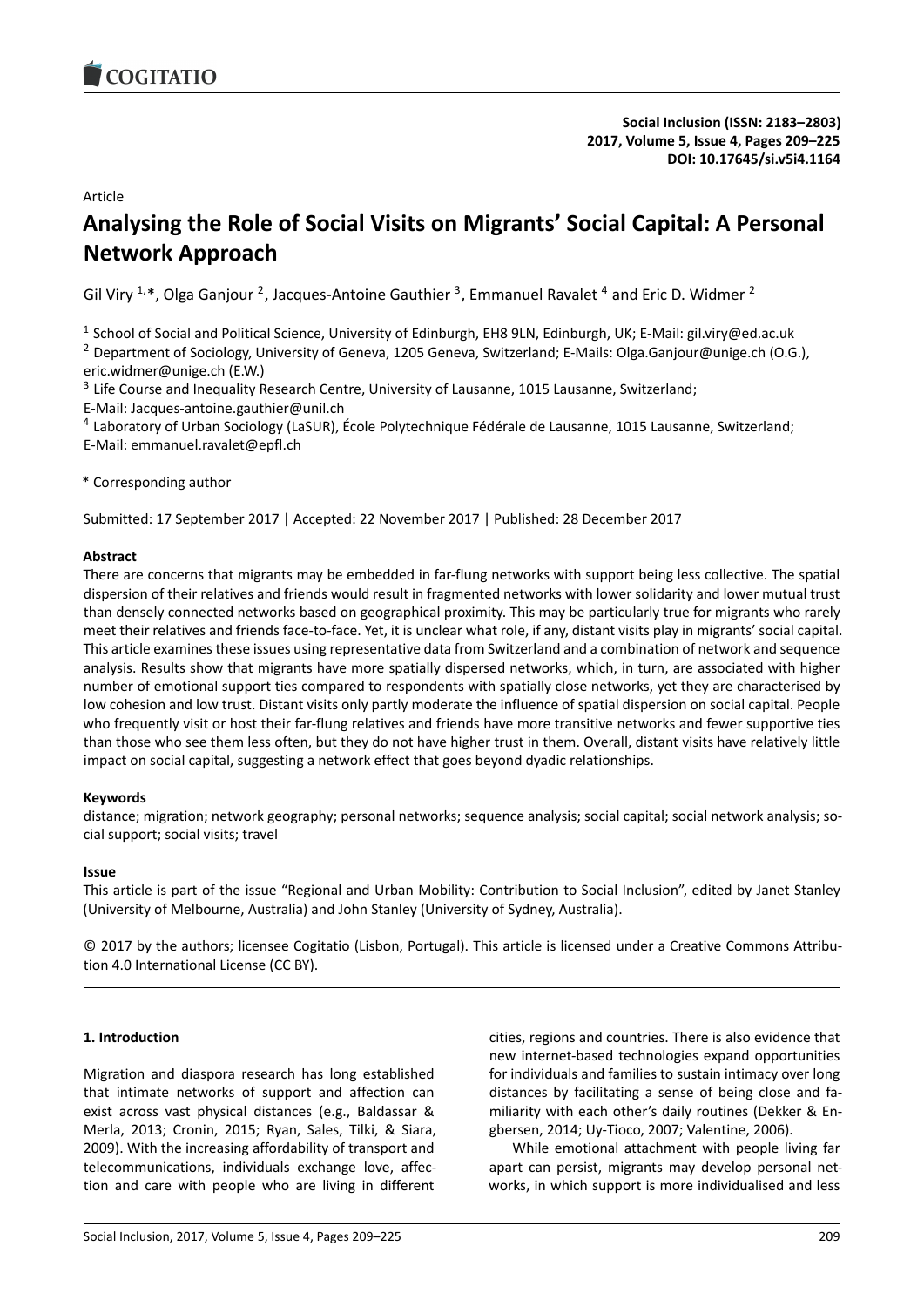#### COQUIATIO

collective. Within such networks, migrants' 'significant others', i.e., the people they consider important, be they relatives, friends, colleagues, neighbours or members of various groups or associations, would be less likely to know and meet each other than within networks largely based on physical co-presence and geographical propinquity (Larsen, Axhausen, & Urry, 2006; Wittel, 2001). Internet and mobile phones would be central for migrants in producing individualised networks, through what Wellman (2001) calls 'person-to-person' connectivity. Migrants, embedded in networks of weak or no ties between their significant others, or clusters of significant others, developed in different places, and often in different social contexts, would have *bridging* social capital as opposed to *bonding* social capital defined as networks characterised by cohesion, mutual trust and strong ties between its members (Coleman, 1988). Their spatially and socially fragmented personal networks would be less likely to enforce mutual obligations, norms and effective sanctions than densely connected personal networks characterised by greater homogeneity and higher normative control (Coleman, 1988; Putnam, 1993). On a positive side, these fragmented networks would provide diverse resources, novel information and autonomy to migrants (Burt, 2009; Granovetter, 1973).

The influence of migration and physical distance on social capital may, however, be moderated by social visits. Previous research has shown that occasional travel and face-to-face meetings are crucial for sustaining strong ties over distance (Elliott & Urry, 2010; Larsen et al., 2006) and migrants who regularly visit and host their significant relatives and friends may put them in touch with one another. For instance, when migrants frequently host or visit their parents, intimacy may be established between them and migrants' partner and children. Migrants may also travel long distances to stay involved in densely connected groups of relatives or old friends in their place of origin. Ali and Holden (2006) have illustrated the central role played by post-migration tourism among Pakistanis living in the UK in maintaining strong ties and meeting social obligations with diasporas in the homeland.

Studies like Ali and Holden (2006) linking migration and more regular forms of mobility, such as social visits, are rare. To the authors' knowledge, no study has been proposed to analyse the joint effect of migration and distant visits on the size, structure and geography of personal networks. This article addresses this knowledge gap by examining personal networks in Switzerland using survey data from a representative sample of people living in Switzerland in 2011 and born in 1950–55 and 1970–75. Here, social capital is conceptualised as consisting of three dimensions: (1) the degree of trust in the members of one's personal network; (2) the size and (3) structure of one's emotional support network. People with high social capital refer to those who have many emotional support providers and high trust in their network members (see De Carlo & Widmer, 2011, for a discussion about trust as social capital). Drawing on social capital literature (e.g., Coleman, 1988; Putnam, 1993), we distinguish two main types of social capital in terms of network structure. *Bonding* social capital refers to cohesive emotional support networks. In this kind of network, all members tend to support each other emotionally, which enforces bounded solidarity and mutual trust (see Figure 1 on the left). By contrast, *bridging* social capital refers to sparsely connected emotional support networks. In this kind of personal network, respondents tend to occupy a central position between their network members who hardly support each other emotionally (see Figure 1 on the right). In other words, bridging social capital is not identified here by the specific presence of weak ties, but by the absence of strong (i.e., emotionally supportive) ties.

In this study, migration is conceptualised holistically as individual histories. Migrants are defined as individuals who lived far from their birthplace most of their lives. Using the life history calendar method, retrospective data about moves were obtained. Sequence analysis techniques are used to identify typical patterns of residential mobility histories. This is a relevant measure, since it is well known from migration studies that social bonds are strengthened (and so more likely to be maintained) as length of residence increases (e.g., Lub-



**Figure 1.** Bonding and bridging social capital. Reading: An arrow from A to B indicates that A provides emotional support to B (from the respondent R's point of view).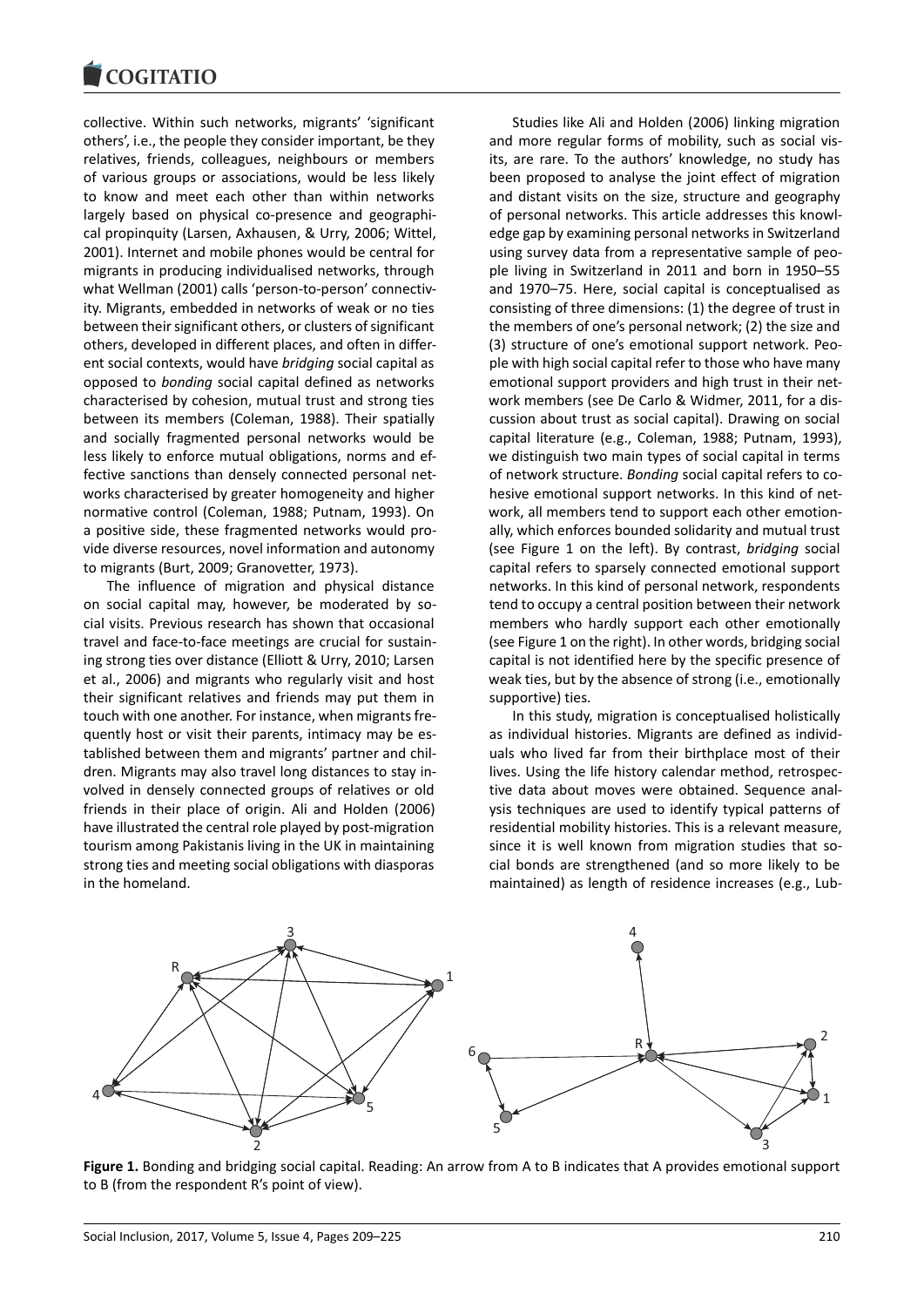bers et al., 2010; Magdol & Bessel, 2003). This study investigates how respondents' social capital is influenced by residential mobility histories, the spatial dispersion of their personal networks and social visits from or to their network members. We first examine whether migrants have higher bridging social capital than respondents who remained close to their birthplace. We then evaluate whether frequent visits between respondents and their far-flung network members moderate the influence of spatial dispersion on social capital.

### **2. Theoretical Background and Previous Research**

Many scholars in the field of mobility and social network research argue that today's social life is less based on propinquity within the immediate neighbourhood and more on connectivity, due to profound transformations in technology, work and lifestyle (Larsen et al., 2006; Rainie & Wellman, 2012; Urry, 2007; Wittel, 2001). In this 'network sociality', personal relationships are fluid and changing as people move to different milieus and life projects. Social obligations to friends and family are more a matter of negotiation and choice than strict determination by the social structures and norms. This networked pattern would be even more marked for migrants who would build new relationships and negotiate social obligations to existing ones across multiple places. Empirical studies show complex changes in migrants' personal networks, which reflect their selection and adaptation processes in the new environment. Using longitudinal network data on 25 Argentinian immigrants in Spain, Lubbers et al. (2010), for example, showed a high turnover in migrants' relationships, with a strong tendency toward transitivity (tendency that one's friends' friends are likely to become one's own friends). However, the overall composition, size and structure of networks appeared to be relatively stable over time. Using a nationally representative sample of core personal networks from Switzerland, Viry (2012) showed that spatially dispersed networks had a bridging structure. But he also found that long-distance ties were more transitive than local ones. The two effects of distance acted in the opposite direction and tended to cancel each other out.

In a networked social life, virtual and physical mobility is central (Urry, 2007). Information communication technologies facilitate a sense of involvement in the daily lives of loved ones and offer ways to exchange thoughts, emotions and feelings, intimacy and sometimes care (telecare) over large geographical distances (Uy-Tioco, 2007; Valentine, 2006). However, mediated interaction cannot fully substitute for face-to-face moments and physical intimacy because of its disembodied nature (Boden & Molotch, 1994; Valentine, 2006). Occasional visits are necessary, as being physically together involves touch, body language and rich conversation that help maintain intimacy and trust. Social visits also signal commitment. Visiting or hosting friends and relatives requires people to set aside not only a specific

time but also a shared physical place. Finally, social obligations also require intermittent co-presence, for example for attending important social events, such as birthdays and celebrations.

Yet, regular travel requires important resources of money, time, good health, access and skills (e.g., Axhausen & Kowald, 2015; Kaufmann, Bergman, & Joye, 2004; Urry, 2012). Individuals who lack these resources may have difficulties in maintaining strong relationships over large distances. Several surveys have stressed the decay of support and care with the increase of spatial distance (e.g., Mok, Wellman, & Carrasco, 2010; Mulder & van der Meer, 2009). Some significant relationships are therefore likely to turn non-significant after migration. Conversely, because migrants need close-by strong relationships to regularly share pleasurable moments and create a sense of home, they are likely to develop new significant relationships in the place of destination. Empirical evidence suggests that peripheral relationships (extended kin, neighbours, co-workers, distant friends) are more vulnerable to physical distance than relationships with parents, children and siblings, with strong friends lying in between (Lubbers et al., 2010; Pollet, Roberts, & Dunbar, 2013; Widmer & Viry, 2017; Wrzus, Hänel, Wagner, & Neyer, 2013). These differences are explained by the normative power and density of connections that enforce mutual obligations within families, and, to some extent, strong friendship groups.

#### **3. Hypothesis**

Three hypotheses are explored in this study:

- (i) Because migrants are likely to maintain significant ties with family and friends in their places of origin, we expect that respondents who have moved longer distances from their birthplace have more geographically dispersed networks, which in turn are associated with bridging social capital. These migrants would occupy a central network position in which they would bridge geographically distant network members or clusters of network members.
- (ii) We expect that distant visits to or from far-flung network members mitigate the effect of spatial dispersion on bridging social capital. Individuals who regularly visit and host their significant relatives and friends are more likely to put them in touch with one another than those who meet them less often. In the other direction of causality, migrants are likely to travel long distances to stay involved with cohesive groups in their place of origin, such as parents and siblings or groups of old friends. Respondents who frequently visit or host their farflung network members are thus expected to have more bonding social capital (and therefore less bridging social capital) than those who meet them less often.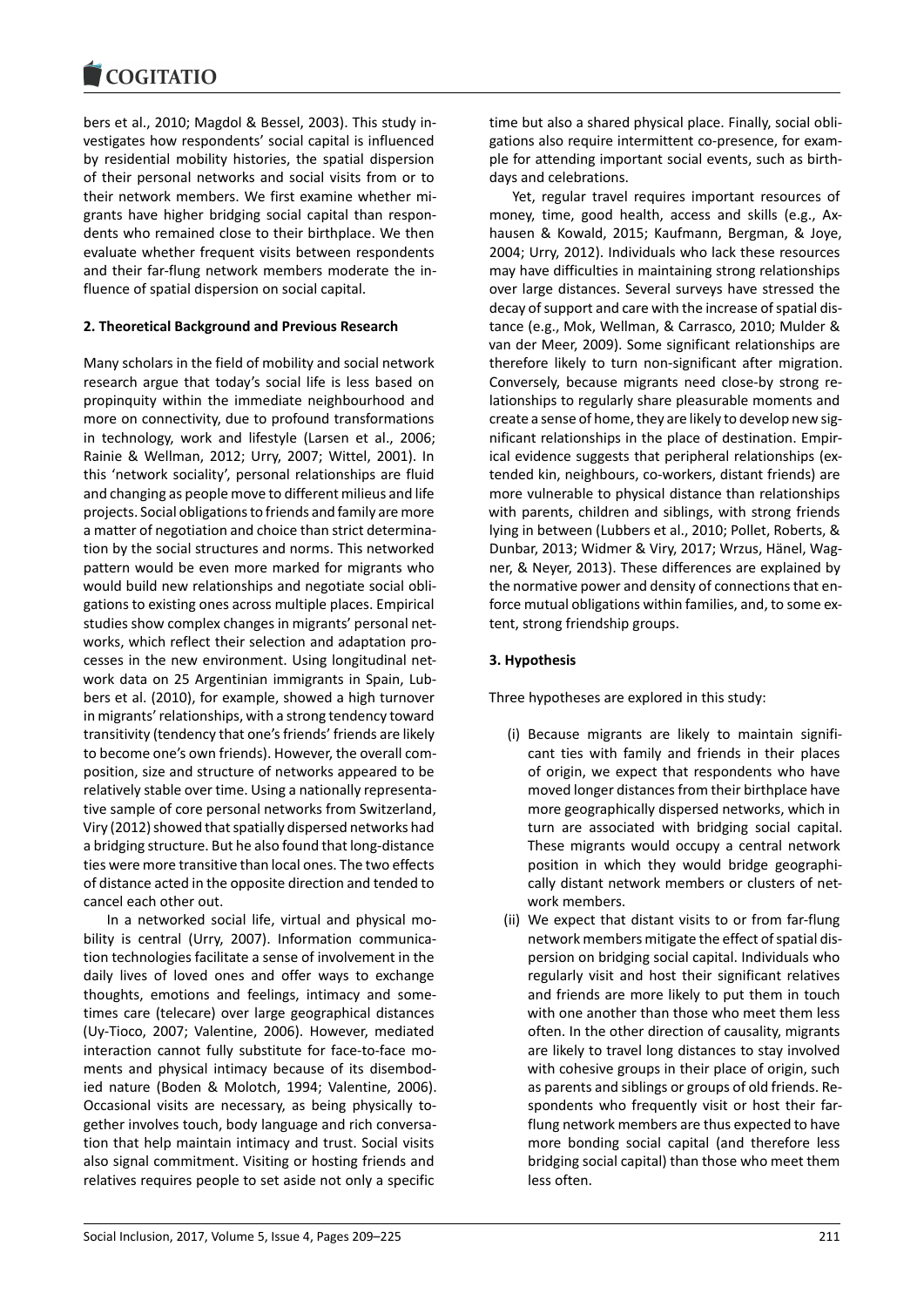(iii) Finally, we expect that frequent distant visits are associated with high social capital. Because maintaining strong relationships over distances requires travel and face-to-face contacts, we hypothesise that individuals who regularly visit and host their significant relatives and friends are expected to report higher trust in them and have more emotional support providers than those who meet them less often.

A conceptual model summarising the relationships between the key variables is presented in Figure 2.

### **4. Data and Measures**

The data come from the Family tiMes survey conducted in Switzerland in 2011. A representative sample of 803 men and women living in Switzerland and from two birth cohorts (1950–55 and 1970–75) were selected from the population register of the Swiss Federal Statistical Office (response rate: 55%). Face-to-face (CAPI) interviews were conducted at respondents' homes by trained interviewers of a survey institute. The questionnaire included two main instruments: (1) a Life History Calendar (Morselli et al., 2016) to collect retrospective life course data in various life domains, such as family, work and residential location; and (2) the Family Network Method (Widmer, Aeby, & Sapin, 2013) for collecting information on the composition and structure of the respondents' personal networks.

The Family Network Method belongs to instruments measuring cognitive networks. In such instruments, a given individual, usually referred to as *ego* or the *focal person*, is asked to report the relationships existing between all individuals in a group (Krackhardt, 1987). Various studies have successfully used a cognitive network approach for studying not only face-to-face interactions but also discussion networks (Marsden, 1987), friendship ties (Pittinsky & Carolan, 2008), advice and instrumental support provision (Krackhardt & Kilduff, 2002), emotional closeness, support and liking (Freeman & Webster, 1994; Kenny, Bond Jr, Mohr, & Horn, 1996; Widmer, 2016) or leadership and hierarchy (Brands, Menges, & Kilduff, 2015). Overall, the aim of such studies is not so much about testing the accuracy of non-behavioural measures of interactions (Coenders, Kogovšek, Hlebec, & Coromina, 2014), but rather to see how cognitive patterns about interactions relate to critical dimensions of social embeddedness such as social class, gender, statuses and roles in various organisations or groups (Brands, 2013).

In this study, personal networks refer to the set of individuals, the so called *significant others* or *alters*, who are considered meaningful or important in some regard by the respondent, and the emotional support ties existing between them from the respondent's point of view (Widmer, 2016; Widmer et al., 2013). Personal networks are related to the social, emotional and symbolic significance of network members for the respondent. Such significance may or may not be associated with regular interactions, either face-to-face or by telecommunication. Personal networks are therefore not necessarily interactive networks. Respondents were asked to nominate their significant others, be they relatives, friends, colleagues, neighbours or members of various groups or associations, using the following name-generator question: 'Over the past year, who are the individuals who have been very important to you, even if you have not get on well with them?' [authors' translation]. Respondents could mention up to twenty people. They were also asked to report the frequency of contact (both faceto-face and mediated) with each of them in six categories (1. Daily or almost daily, 2. Several times a week, 3. Once a week, 4. Several times a month, 5. Several times a year, 6. Never or almost never) and the degree of trust respondents had in these people in five categories (1. Absolute trust, 2. Great trust, 3. Some trust, 4. Little trust, 5. No trust at all). Additionally, respondents were asked to report who provides emotional support to whom within the network ( $0 = No$ ,  $1 = Yes$ ), both between respondents and network members and among network members. The question was: 'Among the persons you cited, who provides emotional support to you if needed?'. The same question was then asked in turn for each cited person, for instance 'who provides emotional support to person B if needed?'.

### *4.1. Migration*

Sequence analysis was used to capture residential mobility behaviours holistically. Based on the Life History Calendar, the residential postcodes from birth until the time of interview were collected for each semester of age for all respondents. The road distance (in km) between the residence and the birthplace was inferred using routing software modelling the Swiss road network and grouped into five categories (1. 0–10 km, 2. 11–40 km, 3. 41–100 km, 4. 101–500 km and 5. abroad). We constructed individual sequences and computed the degree of dissimilarity between pairs of individual sequences (Gauthier, Bühlmann, & Blanchard, 2014). We then ap-

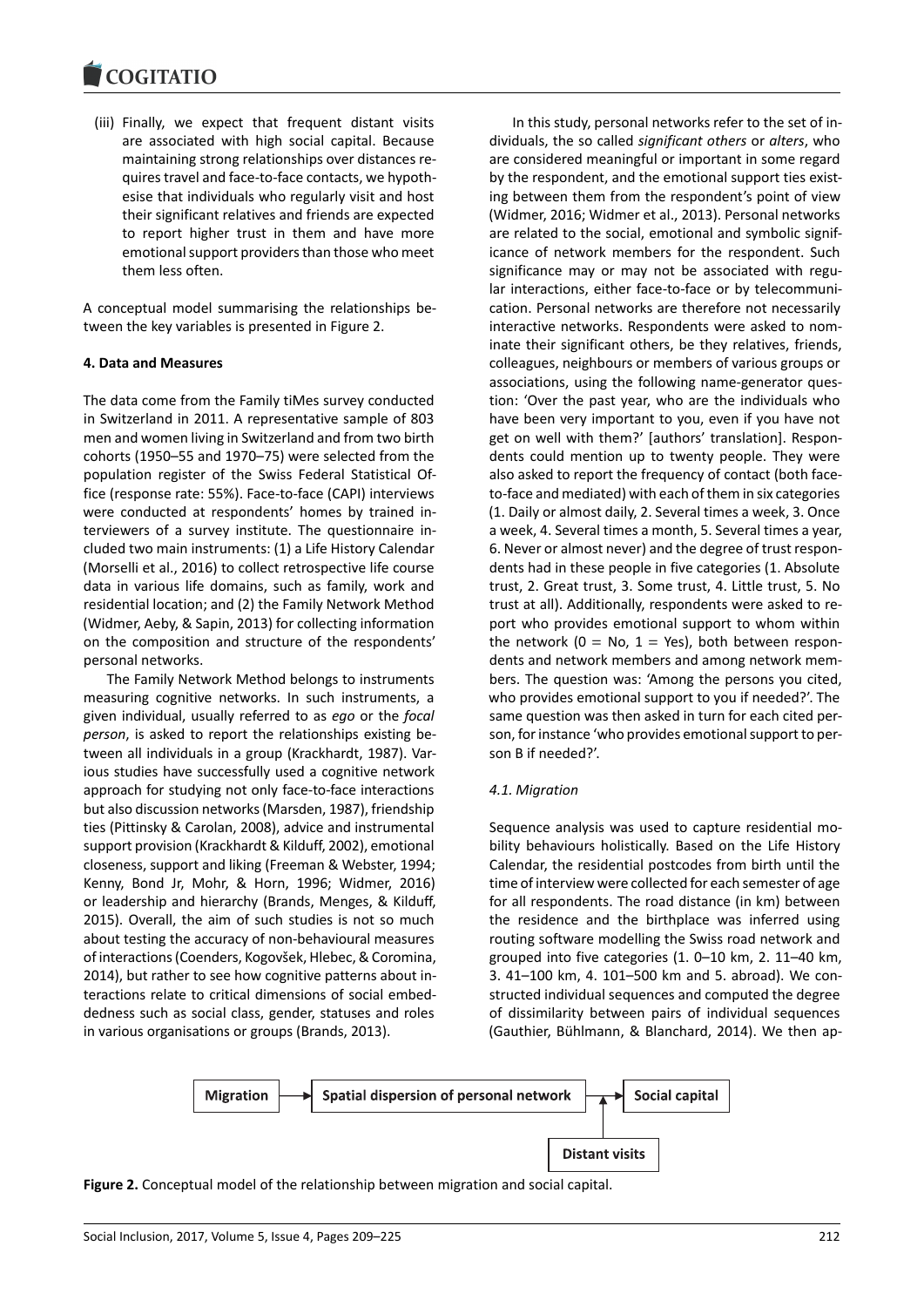#### COULTAIN

plied a clustering procedure to these dissimilarity scores to group together similar sequences and produce a typology of migration histories. Standard quality indices identified an optimal five-type solution (Rousseeuw, 1987), which is presented as chronograms in Figure 3. The x-axis indicates respondents' age (in semesters) and the y-axis indicates the relative distribution of the five distance categories at a given age. The first type ('0–10 km', 38%) is composed of individuals who spent most of their life in their birthplace or at a distance of a few km from it. The individuals grouped in the second type ('11–40 km', 19%) moved mainly between ages of 16 and 30 to locations that are up to several tens of km away from their birthplace. In the third type ('41–100 km', 13%), relocation occurs slightly earlier (between ages 15 and 25) and at a greater distance than the previous type. The fourth type ('101–500 km', 12%) reveals a similar pattern regarding the timing of move, but is characterized by a relocation within Switzerland of at least 100 km from the birthplace. Finally, the fifth type ('Abroad', 18%) is composed of individuals who migrated to Switzerland, mainly between the ages of 15 to 35. Most of these individuals did not subsequently move far from their first location in Switzerland. In this study, we define migrants as individuals who moved and lived far from their birthplace for a significant period of their lives. We can therefore consider individuals of types 5, 4 and, to some extent, 3 as migrants.

### *4.2. Social Capital*

The degree and type of social capital was measured by six network indices. (1) The personal network size is the number of 'very important' persons cited by the respondents. (2) The number of emotionally supportive ties is the number of significant others who were perceived by the respondents as giving them emotional support. (3) Respondents' trust in their significant others was measured by averaging the degree of trust in each network member on a scale ranging from 1 (no trust at all) to 5 (absolute trust). (4) Network density is the ratio of existing emotional support ties to the total possible. This index captures the overall network cohesion. (5) Network transitivity indicates the proportion of transitive triads in the network. A transitive triad is a group of three network members (including or not the respondent), where if X gives emotional support to Y and Y gives emotional support to Z, then X also gives emotional support to Z. Triads with no or only one tie were not included in the calculation. Transitivity is another index of network cohesion, which reflects the tendency of network actors to form cliques. Transitivity has been proved to play an important role in the process of tie formation over time (e.g., Lubbers et al., 2010). (6) Respondents' betweenness centrality indicates the extent to which respondents occupy a central position, where they bridge their otherwise disconnected significant others in the emotional support network. Respondents with high social capital refer to those who have high trust in and many emotionally supportive ties with their network members. Respondents with high bonding social capital refer to those who have high scores of density and transitivity and low score of betweenness centrality. Conversely, respondents with high bridging social capital display low scores of density and transitivity and high score of betweenness centrality. Because these six measures were not normally distributed (see Appendix A), they were dichotomized at the median into high versus low scores to be used as dependent variables in regression models. Appendix B displays measures of the strength of association between the dichotomized variables.

#### *4.3. Network Spatial Dispersion*

Based on the residential postcodes of network members (as reported by respondents), the road distance (in km) between the respondents and their significant others was inferred using the routing software. The spatial dispersion of personal networks was measured as the natural logarithm of the average road distance between the respondents and their significant others. A threshold distance of 500 km was used between respondents and their significant others living abroad, which is about the greatest road distance between any two locations in Switzerland. We used the natural logarithm to reduce the effect of transnational networks, as we expect that absolute changes in distance are more important for short distances than long distances. The logarithm was also used to counter deviations from normality and reduce the bias because we do not know the exact distance to network members living abroad. The average network spatial dispersion was 2.5 ln km (median  $= 2.6$  ln km, sd  $= 1.9$  ln km range: 0–6.2 ln km).

#### *4.4. Distant Visits*

Distant visits were measured as the average number of ln km travelled per year by ego and their significant others to meet each other. This index captures the extent to which network members activate their travel resources (especially in time and money) and make the effort to physically meet despite geographical separation. It was derived from the road distance and frequency of face-toface contact between respondents and their significant others. We first recoded the frequency of face-to-face contact as the number of visits per year (e.g., weekly =  $52$ visits per year) and multiplied this number by the natural logarithm of the road distance between the respondent and the significant other (abroad  $=$  500 km; same post $code = 0$ ). Scores were then summed across the significant others and normalised by dividing by the number of significant others who do not have the same postcode as the respondent (non-null distance). The average index score was 126.6 ln km (median = 59.7 ln km, sd =  $210.8$ ) ln km, range: 0–1864 ln km). Because of the way the index is constructed, its correlation with networks spatial dispersion is relatively high (Kendall correlation coef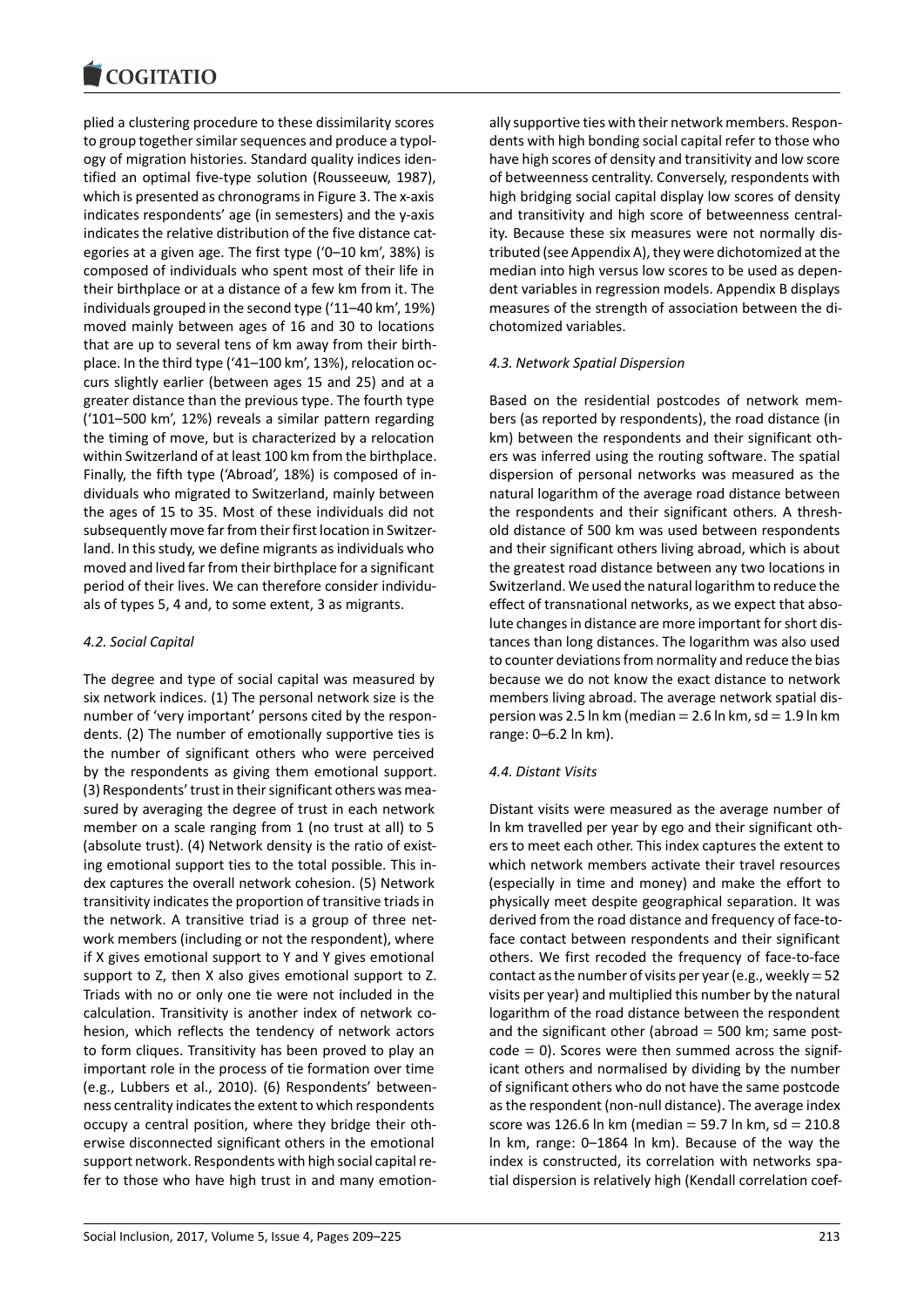COGITATIO



**Figure 3.** Typology of migration histories.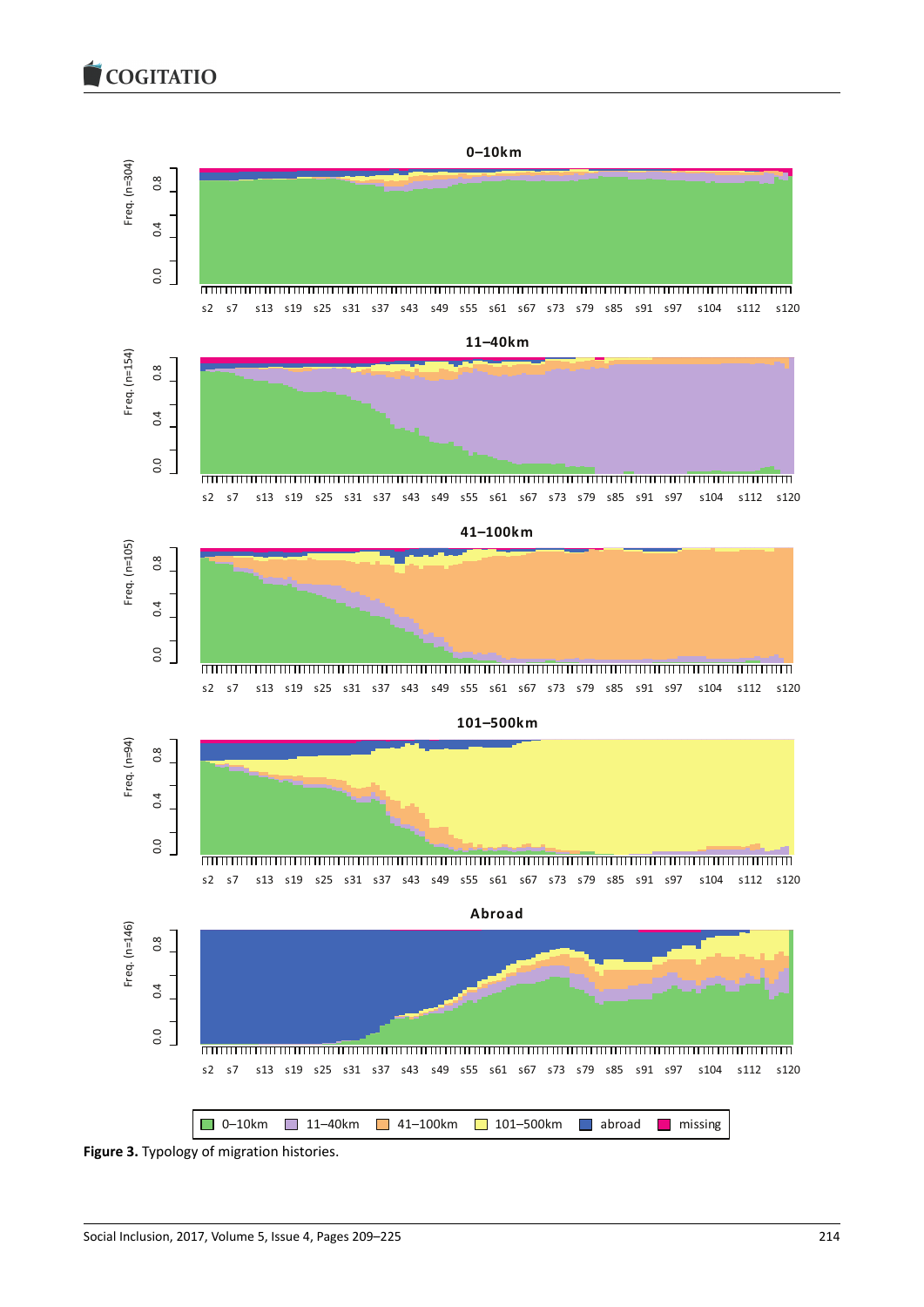#### COULTAIN

ficient =  $0.36$ ,  $p = 2.2e-16$ ). In particular, respondents who live very close to relatives and friends have a low score by definition, because they do not need to activate their travel resources and make much effort to meet them physically. By contrast, the index varies significantly among respondents with more spatially dispersed networks, depending on the number of long-distance visits. Taking the logarithm of distances has the same advantages as for the network spatial dispersion (see above).

This index has three drawbacks. First, it only includes information on social visits between respondents and their significant others. Data on social visits between all network members were not available. Second, it is impossible to know whether it was the respondents or their significant others who physically travelled. Third, strictly speaking, the index is not the average number of ln km travelled per year, since respondents may only need one visit to meet several significant others who live together (or close by). This may be especially true for visits to very distant significant others. Since the data do not include information about whether significant others lived together or not, we cannot exclude multiple-counting errors. At the same time, the solution of counting only once the visits to different people living in the same place (same postcode) is problematic, because individuals who travel to a specific place do not necessarily visit all their significant others living there and because it is not necessarily the respondents who travelled but their significant others. We also tested some cruder measures of distant visits (average number of visits at a distance greater than a certain threshold, e.g., 40 km) and finally rejected them, because they did not yield more meaningful results.

### *4.5. Control Variables*

Respondents' socio-demographics, the duration of relationships and network composition were included as control variables in the analysis, since the literature shows that these factors are significantly related to both migration and social capital. Respondents' sociodemographics include sex, birth cohort, level of education, activity rate, civil status and citizenship (see Appendix C for the sample description). The duration of relationships was measured by the average number of years respondents had known their significant others. The composition of personal networks was measured using a clustering procedure based on the types of relationships between respondents and their significant others (e.g., brother). 48 respondents (6%) were excluded from the analysis, because they mentioned no or only one important person. Seven types of network composition were identified (see Appendix D): (1) female friends (25%); (2) nuclear family (partner and children) (23%); (3) family of origin (parents, siblings and partner) (13%); (4) siblings (12%); (5) male friends and partner (11%); (6) extended kin (8%); and (9) colleagues (7%).

### **5. Results**

Table 1 shows the results from a linear regression model to test the effect of migration history on the spatial dispersion of personal networks. Network composition and socio-demographic variables are included as other predictors of network spatial dispersion. Results indicate that migrants have more spatially dispersed networks than those who lived in, or close to, their birthplace most of their lives. Compared with respondents who lived in the immediate vicinity (within 10 km) of their birthplace, those who lived 40 km or more from where they were born and international migrants had more geographically spread out networks, regardless of the composition of their personal networks. Respondents who cited a relatively high proportion of extended kin, siblings, parents, and to a lower extent colleagues and female friends, had more spatially dispersed networks than those who mainly cited their partner and children. In contrast, respondents with more male friends had on average relationships closer in space. A high level of education is also positively associated with spatially dispersed networks. Finally, divorced or widowed people and foreigners had on average more distant significant others than married and Swiss people, respectively.

Tables 2 and 3 show the results from logistic regressions using social capital indices as dependent variables. In Models 1, the network spatial dispersion, migration history, network composition and socio-demographic variables are included as predictors. Models 2 and Models 3 add distant visits and the interaction effect between distant visits and network spatial dispersion, respectively. The interaction effect aims to test whether distant visits have different effects on social capital depending whether respondents have spatially dispersed or spatially close networks. Because the number, strength and structure of social relationships may directly influence spatial dispersion and social visits, these regression models cannot be regarded as strictly causal, but as a way to study associations, with both causal directions possible. For example, transitive networks may encourage social visits but social visits can also contribute to network transitivity. Likewise, densely connected personal networks may discourage individuals to move away, but, conversely, physical distance can cause lower network density.

Results from Models 1 indicate that network spatial dispersion is strongly associated with social capital, when controlling for network composition and duration of the relationships. Respondents who live on average far from their significant others tend to have larger networks and more support providers than respondents who live closer to them. Yet, they have a lower degree of trust in their significant others and more sparsely connected networks (low density and low transitivity). They hold a central position between their geographically distant network members who are less likely to support each other than in local networks. Results also show that mi-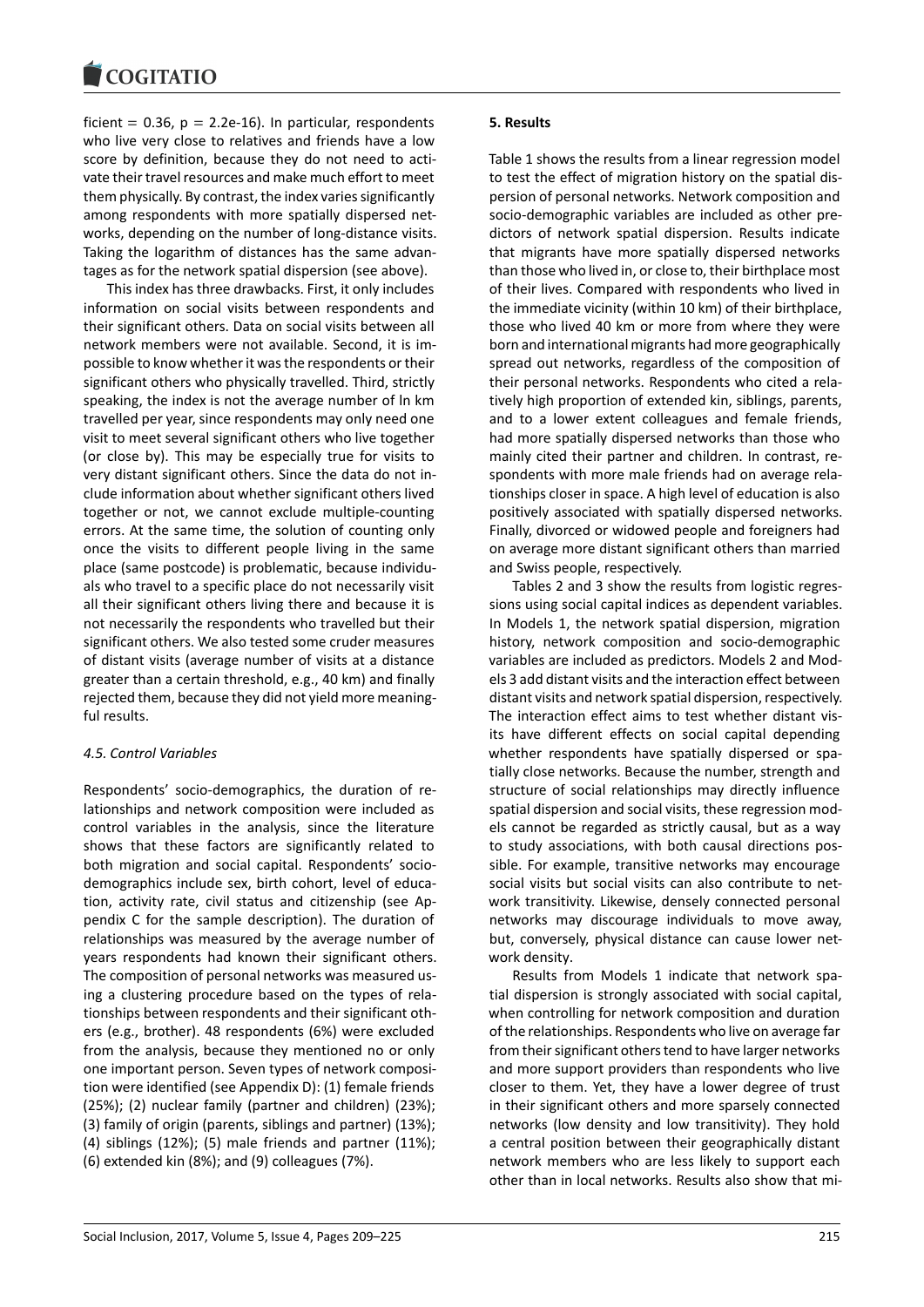#### COQUIATIO

gration history has little effect on social capital. This is also true when the network spatial dispersion is removed from regression models (not shown). However, we observe a tendency towards increased transitivity among respondents who have moved long distances from their birthplace. In particular, international migrants have significantly more transitive networks than individuals who remained close to their birthplace, when controlling for the network spatial dispersion. This confirms earlier findings that migrants tend to develop transitive ties in the new location and are more likely to maintain transitive ties than non-transitive ones at the place of origin (Lubbers et al., 2010; Viry, 2012).

Models 2 and 3 indicate that, overall, distant visits have relatively little impact on social capital. Contrary to our expectation, distant visits do not mitigate the influence of spatial dispersion on network density and social trust. In particular, people who are frequently visiting or hosting their far-flung network members do not trust them more than those who see them face-to-face less often. In line with our expectations, however, results from Models 3 show that distant visits mitigate the influence of spatial dispersion on network transitivity. Distant visits to or from network members living on average far away are related to high transitivity. Frequent visits to people living on average close by are conversely associated with low transitivity. Models 3 also show that frequent visits impact differently the number of emotional support ties received by respondents, depending on the network spatial dispersion. Those who frequently visit or host their geographically distant network members have significantly fewer support providers. Because of resource constraints, individuals may be unable to frequently travel to more than a few significant people living far away. Conversely, frequent visits tend to impact positively the support received when network members

**Table 1.** Linear regression of the network spatial dispersion (ln km) (beta coefficients).

| Migration histories (Ref. 0-10 km)               |            |
|--------------------------------------------------|------------|
| 11-40 km                                         | .22        |
| 41-100 km                                        | $.67**$    |
| 101-500 km                                       | $1.01***$  |
| Abroad                                           | $1.15***$  |
| <b>Network composition (Ref. Nuclear family)</b> |            |
| Female friends                                   | $1.01***$  |
| Family of origin                                 | $1.23***$  |
| Sibling                                          | $1.38***$  |
| Partner and male friends                         | .13        |
| <b>Extended kin</b>                              | $1.39***$  |
| Colleagues                                       | $1.12***$  |
| <b>Duration of relationships</b>                 |            |
| Sex (Ref. Male)                                  |            |
| Female                                           | .13        |
| Birth cohort (Ref. 1950-55)                      |            |
| 1970-75                                          | $-.09$     |
| Level of education (Ref. Low secondary)          |            |
| Upper secondary                                  | .68        |
| Vocational                                       | $.51*$     |
| University                                       | $.94***$   |
| <b>Activity rate (Ref. Full-time)</b>            |            |
| Part-time (51-80%)                               | $-.03$     |
| Part-time (50% or less)                          | .04        |
| Self-employed                                    | .16        |
| Non-active                                       | $-.19$     |
| <b>Civil status (Ref. Married)</b>               |            |
| Divorced or widowed                              | $.42*$     |
| Single                                           | .13        |
| <b>Citizenship (Ref. Foreigner)</b>              |            |
| Swiss                                            | $-.54*$    |
| $R^2$                                            | $.1985***$ |

Notes: Non-active: non-employed, unemployed, retired, invalid;  $N = 686$ ,  $* p < .05$ ,  $* p < .01$ ,  $** p < .001$ .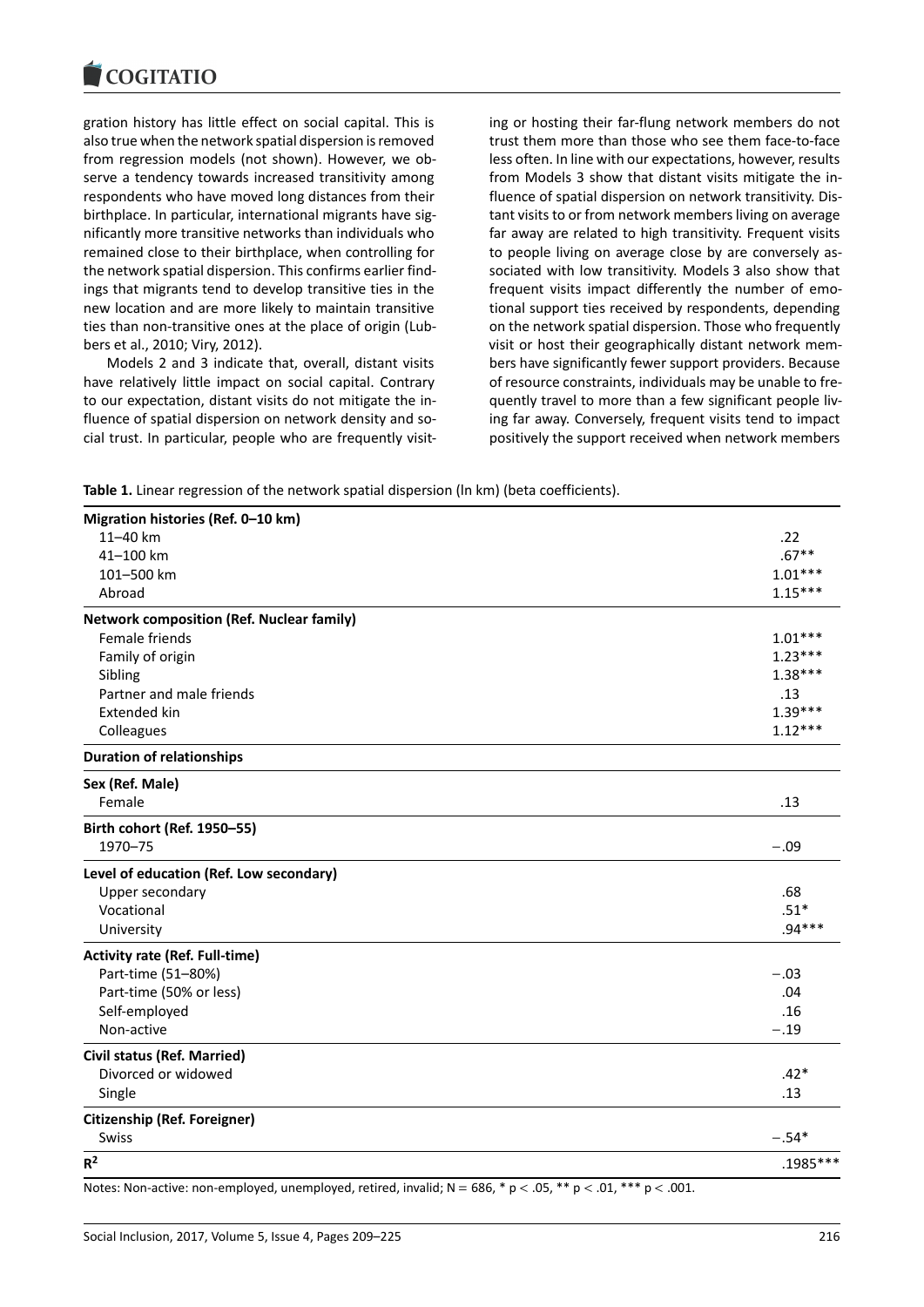# **Table 2.** Logistic regressions of social capital (beta coefficients).

|                                                  |              | <b>Network size</b> |          |              | Number of supportive ties received |            |              | Trust in network members |           |  |
|--------------------------------------------------|--------------|---------------------|----------|--------------|------------------------------------|------------|--------------|--------------------------|-----------|--|
|                                                  | $\mathbf{1}$ | $\overline{2}$      | 3        | $\mathbf{1}$ | $\overline{2}$                     | 3          | $\mathbf{1}$ | $\overline{2}$           | 3         |  |
| <b>Network spatial dispersion</b>                | $.24***$     | $.25***$            | $.26***$ | $.25***$     | $.25***$                           | $.28***$   | $-.11*$      | $-.11*$                  | $-.12*$   |  |
| <b>Distant visits</b>                            |              | $-.0004$            | .0000    |              | $-.0002$                           | .0021      |              | .00.                     | $-.0013$  |  |
| Network spatial dispersion x distant visits      |              |                     | $-.0001$ |              |                                    | $-.0006*$  |              |                          | .0003     |  |
| Migration histories (Ref. 0-10 km)               |              |                     |          |              |                                    |            |              |                          |           |  |
| 11-40 km                                         | .24          | .24                 | .24      | .13          | .13                                | .12        | .04          | .04                      | .05       |  |
| 41-100 km                                        | .17          | $-.18$              | $-.18$   | $-.39$       | $-.40$                             | $-.39$     | $-.34$       | $-.34$                   | $-.34$    |  |
| 101-500 km                                       | $-.37$       | $-.38$              | $-.38$   | $-.14$       | $-.15$                             | $-.11$     | .04          | .04                      | .02       |  |
| Abroad                                           | $-.15$       | $-.17$              | $-.17$   | $-.55$       | $-.56$                             | $-.53$     | .46          | .46                      | .46       |  |
| <b>Network composition (Ref. Nuclear family)</b> |              |                     |          |              |                                    |            |              |                          |           |  |
| Female friends                                   | $-.49$       | $-.47$              | $-.47$   | $-1.28***$   | $-1.27***$                         | $-1.29***$ | $-.31$       | $-.31$                   | $-.30$    |  |
| Family of origin                                 | .04          | .04                 | .02      | $-.70$       | $-.70$                             | $-.76*$    | .23          | .23                      | .26       |  |
| Sibling                                          | $-.73*$      | $-.74*$             | $-.75*$  | $-1.58***$   | $-1.59***$                         | $-1.60***$ | .03          | .03                      | .04       |  |
| Partner and buddies                              | $-.84*$      | $-.87*$             | $-.87*$  | $-1.78***$   | $-1.80***$                         | $-1.78***$ | $.65*$       | $.65*$                   | $.65*$    |  |
| Kinship                                          | .35          | .35                 | .33      | $-.84*$      | $-.84*$                            | $-.91*$    | $-.43$       | $-.43$                   | $-.40$    |  |
| Colleagues                                       | .03          | .06                 | .04      | $-1.23**$    | $-1.21**$                          | $-1.30**$  | $-1.13**$    | $-1.13**$                | $-1.09**$ |  |
| <b>Duration of relationships</b>                 | $.04***$     | $.04***$            | $.04***$ | $.03***$     | $.03***$                           | $.03***$   | $.02**$      | $.02**$                  | $.02**$   |  |
| Sex (Ref. Male)                                  |              |                     |          |              |                                    |            |              |                          |           |  |
| Female                                           | .39          | .38                 | .38      | $.56*$       | $.55*$                             | $.56*$     | .16          | .17                      | .16       |  |
| Birth cohort (Ref. 1950-55)                      |              |                     |          |              |                                    |            |              |                          |           |  |
| 1970-75                                          | $.57**$      | $.58**$             | $.58**$  | $.87***$     | $.87***$                           | $.90***$   | $-.03$       | $-.03$                   | $-.04$    |  |
| Level of education (Ref. Low secondary)          |              |                     |          |              |                                    |            |              |                          |           |  |
| Upper secondary                                  | $-.01$       | $-.02$              | $-.03$   | .91          | .91                                | .86        | $-.40$       | $-.40$                   | $-.38$    |  |
| Vocational                                       | .29          | .30                 | .30      | .52          | .53                                | .49        | $-.55$       | $-.55$                   | $-.54$    |  |
| Tertiary                                         | .37          | .36                 | .36      | .66          | .66                                | .62        | $-.63$       | $-.63$                   | $-.62$    |  |
| <b>Activity rate (Ref. Full-time)</b>            |              |                     |          |              |                                    |            |              |                          |           |  |
| Part-time (51-80%)                               | .32          | .31                 | .30      | $-.04$       | $-.05$                             | $-.10$     | $-1.04**$    | $-1.04**$                | $-1.01**$ |  |
| Part-time (50% or less)                          | .41          | .40                 | .40      | $-.41$       | $-.42$                             | $-.39$     | .27          | .27                      | .26       |  |
| Self-employed                                    | $-.05$       | $-.05$              | $-.06$   | $-.15$       | $-.15$                             | $-.18$     | $-.16$       | $-.16$                   | $-.15$    |  |
| Non-active                                       | $-.27$       | $-.29$              | $-.30$   | $-.31$       | $-.32$                             | $-.35$     | $-.33$       | $-.33$                   | $-.32$    |  |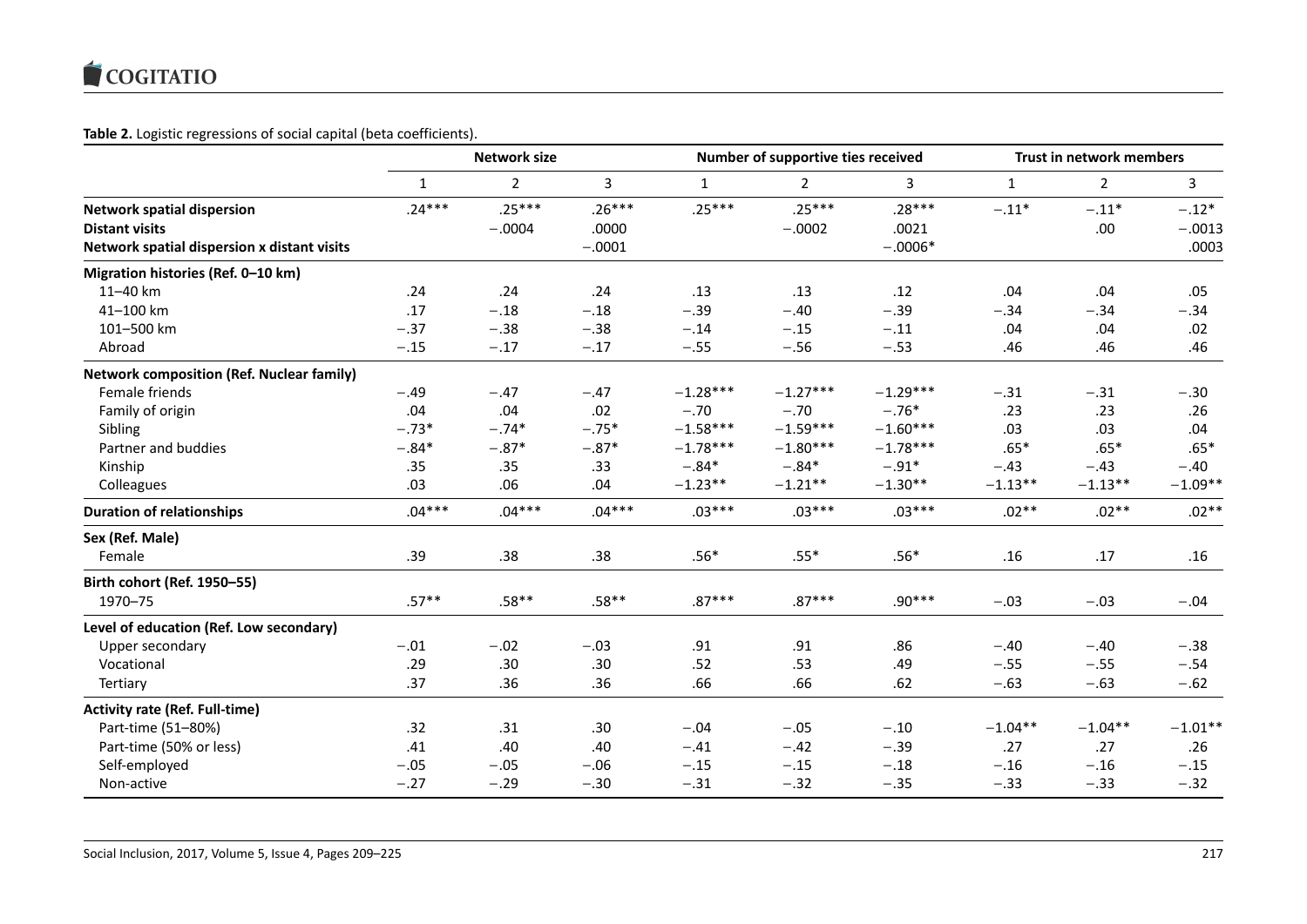# **Table 2.** Logistic regressions of social capital (beta coefficients). (Cont.)

|                               | Network size |             |             |             | Number of supportive ties received |             |             | Trust in network members |             |  |
|-------------------------------|--------------|-------------|-------------|-------------|------------------------------------|-------------|-------------|--------------------------|-------------|--|
|                               |              |             |             |             |                                    |             |             |                          |             |  |
| Civil status (Ref. Married)   |              |             |             |             |                                    |             |             |                          |             |  |
| Divorced, widowed             | .09          | .09         | .09         | .09         | .09                                | .10         | $-.35$      | $-.35$                   | $-.36$      |  |
| Single                        | $-.09$       | $-.10$      | $-.10$      | $-.17$      | $-.17$                             | $-.18$      | $-.06$      | $-.06$                   | $-.06$      |  |
| Citizenship (Ref. Foreigner)  |              |             |             |             |                                    |             |             |                          |             |  |
| <b>Swiss</b>                  | $.71*$       | .73*        | $.72*$      | $.73*$      | $.73*$                             | $.70*$      | $-.01$      | $-.01$                   | .01         |  |
| N                             | 686          | 686         | 686         | 686         | 686                                | 686         | 685         | 685                      | 685         |  |
| Log-Likelihood intercept only | $-475.2628$  | $-475.2628$ | $-475.2628$ | $-445.9167$ | $-445.9167$                        | $-445.9167$ | $-474.0106$ | $-474.0106$              | $-474.0106$ |  |
| Log-Likelihood full model     | $-419.8933$  | $-419.3965$ | $-419.3171$ | $-379.6671$ | $-379.5438$                        | $-377.5497$ | $-434.1549$ | $-434.1549$              | $-433.5031$ |  |
| MacFadden R <sup>2</sup>      | 0.1165       | 0.1175      | 0.1177      | 0.1486      | 0.1486                             | 0.1533      | 0.0841      | 0.0841                   | 0.0855      |  |

Notes: Non-active: non-employed, unemployed, retired, invalid;  $* p < 0.05$ ,  $** p < 0.01$ ,  $*** p < 0.001$ .

# **Table 3.** Logistic regressions of social capital (beta coefficients).

|                                                  | <b>Network density</b> |                |            |           | <b>Network transitivity</b> |           |          | <b>Betweenness centrality</b> |          |  |
|--------------------------------------------------|------------------------|----------------|------------|-----------|-----------------------------|-----------|----------|-------------------------------|----------|--|
|                                                  |                        | $\overline{2}$ | 3          |           | $\overline{2}$              | 3         |          | $\overline{2}$                | 3        |  |
| <b>Network spatial dispersion</b>                | $-.21***$              | $-.22***$      | $-.23***$  | $-.23***$ | $-.25***$                   | $-.29***$ | $.15***$ | $.13*$                        | $.16***$ |  |
| <b>Distant visits</b>                            |                        | .0003          | $-.0004$   |           | .0005                       | $-.0024*$ |          | .0006                         | .0019    |  |
| Network spatial dispersion x distant visits      |                        |                | .0002      |           |                             | $.0008*$  |          |                               | $-.0004$ |  |
| Migration histories (Ref. 0-10 km)               |                        |                |            |           |                             |           |          |                               |          |  |
| 11-40 km                                         | $-.35$                 | $-.35$         | $-.35$     | $-.25$    | $-.25$                      | $-.25$    | $-.11$   | $-.11$                        | $-.11$   |  |
| 41-100 km                                        | .05                    | .06            | .06        | .03       | .04                         | .04       | $-.26$   | $-.25$                        | $-.25$   |  |
| 101-500 km                                       | .10                    | .11            | .10        | .36       | .37                         | .33       | $-.37$   | $-.35$                        | $-.34$   |  |
| Abroad                                           | .27                    | .29            | .29        | $.71*$    | $.72*$                      | $.72*$    | $-.42$   | $-.40$                        | $-.39$   |  |
| <b>Network composition (Ref. Nuclear family)</b> |                        |                |            |           |                             |           |          |                               |          |  |
| Female friends                                   | $-.66*$                | $-.67*$        | $-.66*$    | $-.69*$   | $-.72**$                    | $-.69**$  | $.96***$ | $.94***$                      | $.92***$ |  |
| Family of origin                                 | $-.24$                 | $-.23$         | $-.21$     | $-.70*$   | $-.70*$                     | $-.63*$   | $.64*$   | $.64*$                        | .60      |  |
| Sibling                                          | $-.14$                 | $-.13$         | $-.13$     | $-.65*$   | $-.62*$                     | $-.61*$   | .42      | .45                           | .44      |  |
| Partner and buddies                              | $-.29$                 | $-.27$         | $-.27$     | .02       | .05                         | .04       | .68      | .73                           | .69      |  |
| Kinship                                          | $-.35$                 | $-.34$         | $-.33$     | $-.82*$   | $-.81*$                     | $-.73*$   | .26      | .27                           | .23      |  |
| Colleagues                                       | $-2.17***$             | $-2.19***$     | $-2.17***$ | $-1.18**$ | $-1.21**$                   | $-1.12**$ | .88*     | $.84*$                        | $.80*$   |  |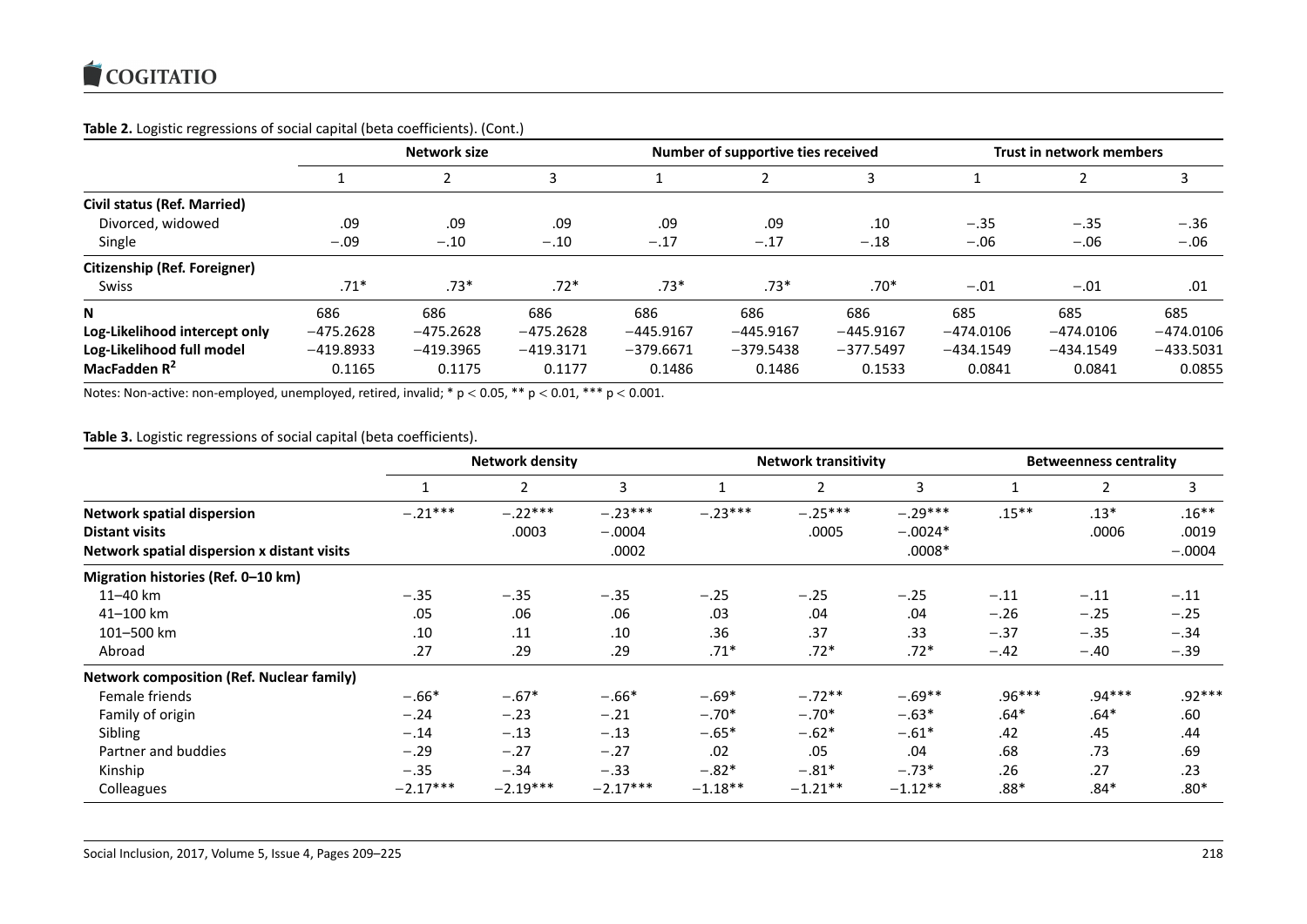# **Table 3.** Logistic regressions of social capital (beta coefficients). (Cont.)

|                                         | <b>Network density</b> |             |             |              | <b>Network transitivity</b> |             |             | <b>Betweenness centrality</b> |             |  |  |
|-----------------------------------------|------------------------|-------------|-------------|--------------|-----------------------------|-------------|-------------|-------------------------------|-------------|--|--|
|                                         | 1                      | 2           | 3           | $\mathbf{1}$ | $\mathbf{2}$                | 3           | 1           | $\mathbf{2}$                  | 3           |  |  |
| <b>Duration of relationships</b>        | $-.01$                 | $-.01$      | $-.01$      | .01          | .01                         | .01         | $-.03**$    | $-.03**$                      | $-.03**$    |  |  |
| Sex (Ref. Male)                         |                        |             |             |              |                             |             |             |                               |             |  |  |
| Female                                  | .12                    | .13         | .13         | $-.32$       | $-.31$                      | $-.31$      | .39         | .41                           | .41         |  |  |
| Birth cohort (Ref. 1950-55)             |                        |             |             |              |                             |             |             |                               |             |  |  |
| 1970-75                                 | $-.38$                 | $-.39$      | $-.39$      | $-.36$       | $-.37$                      | $-.39$      | $-.18$      | $-.18$                        | $-.16$      |  |  |
| Level of education (Ref. Low secondary) |                        |             |             |              |                             |             |             |                               |             |  |  |
| Upper secondary                         | $-.27$                 | $-.27$      | $-.26$      | $-.35$       | $-.35$                      | $-.32$      | .40         | .39                           | .40         |  |  |
| Vocational                              | $-.48$                 | $-.48$      | $-.47$      | $-.52$       | $-.54$                      | $-.52$      | .29         | .26                           | .27         |  |  |
| Tertiary                                | $-.44$                 | $-.44$      | $-.43$      | $-.77*$      | $-.77*$                     | $-.75*$     | .46         | .45                           | .46         |  |  |
| <b>Activity rate (Ref. Full-time)</b>   |                        |             |             |              |                             |             |             |                               |             |  |  |
| Part-time (51-80%)                      | $-.38$                 | $-.38$      | $-.36$      | $-.30$       | $-.30$                      | $-.24$      | .27         | .27                           | .25         |  |  |
| Part-time (50% or less)                 | .21                    | .22         | .22         | .20          | .21                         | .19         | $-.05$      | $-.04$                        | $-.03$      |  |  |
| Self-employed                           | .20                    | .20         | .21         | .13          | .13                         | .16         | $-.33$      | $-.35$                        | $-.36$      |  |  |
| Non-active                              | $-.42$                 | $-.41$      | $-.40$      | $-.02$       | .00.                        | .03         | $-.39$      | $-.37$                        | $-.38$      |  |  |
| <b>Civil status (Ref. Married)</b>      |                        |             |             |              |                             |             |             |                               |             |  |  |
| Divorced, widowed                       | $-.04$                 | $-.04$      | $-.04$      | .01          | .02                         | $-.01$      | .10         | .11                           | .12         |  |  |
| Single                                  | .48                    | $.49*$      | $.49*$      | $.70**$      | $.72**$                     | $.73**$     | .09         | .09                           | .09         |  |  |
| Citizenship (Ref. Foreigner)            |                        |             |             |              |                             |             |             |                               |             |  |  |
| Swiss                                   | $-.17$                 | $-.18$      | $-.17$      | $-.05$       | $-.07$                      | $-.03$      | $-.08$      | $-.10$                        | $-.11$      |  |  |
| N                                       | 686                    | 686         | 686         | 686          | 686                         | 686         | 625         | 625                           | 625         |  |  |
| Log-Likelihood intercept only           | $-475.4990$            | $-475.4990$ | $-475.4990$ | $-474.6561$  | $-474.6561$                 | $-474.6561$ | $-433.2098$ | $-433.2098$                   | $-433.2098$ |  |  |
| Log-Likelihood full model               | $-435.3570$            | $-435.0439$ | $-434.8271$ | $-423.9000$  | $-423.2359$                 | $-420.0171$ | $-392.5131$ | $-391.7540$                   | $-391.1012$ |  |  |
| MacFadden R <sup>2</sup>                | 0.0844                 | 0.0851      | 0.0855      | 0.1069       | 0.1083                      | 0.1151      | 0.0939      | 0.0957                        | 0.0972      |  |  |

Notes: Non-active: non-employed, unemployed, retired, invalid;  $* p < 0.05$ ,  $** p < 0.01$ ,  $*** p < 0.001$ .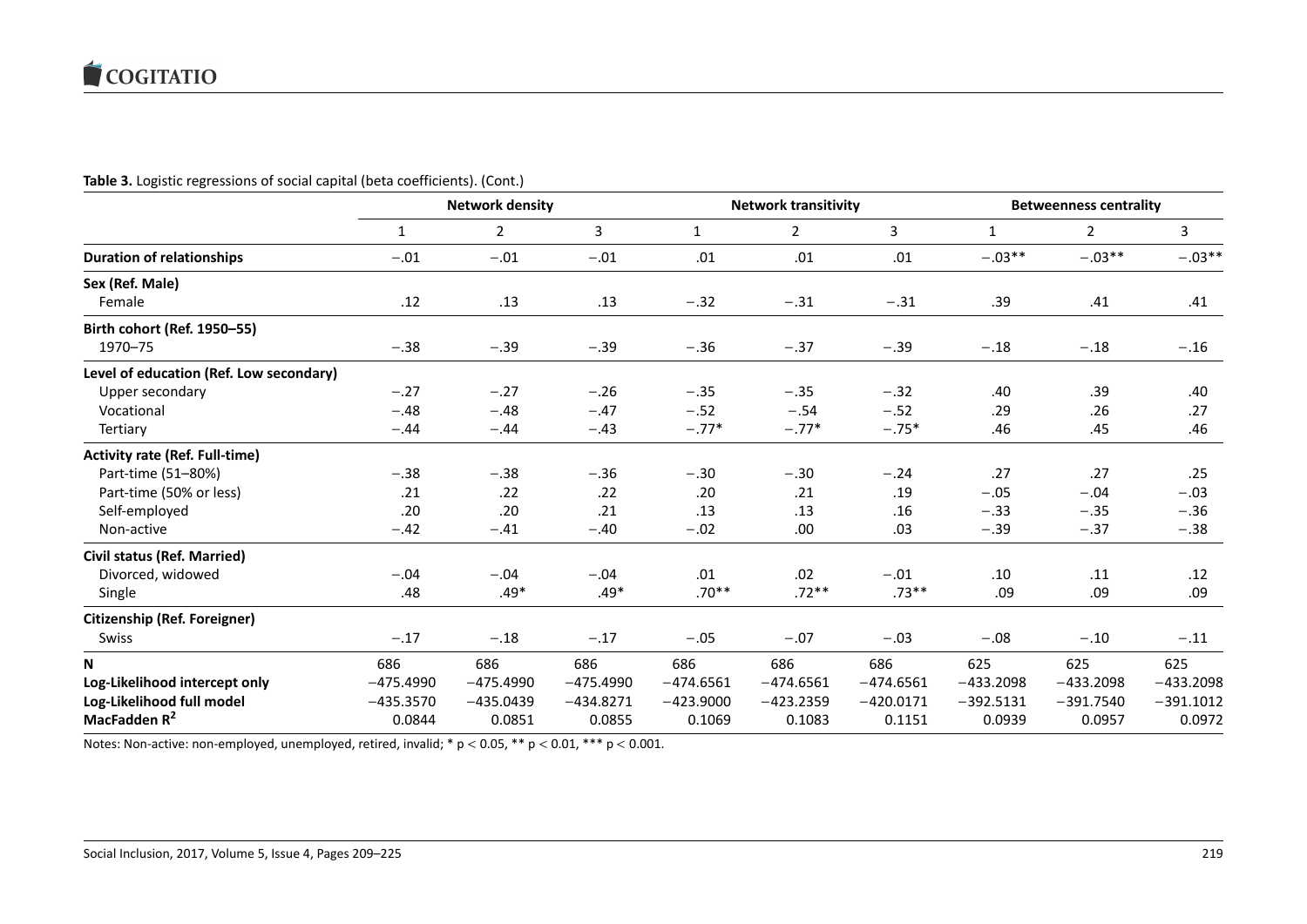#### COMITATIO

live on average close by. When the interaction effect is included in the model, the effect of social distance on the number of emotional support ties becomes positive  $(β = .0021)$  and significant at  $p < .1$  level (significance level not shown in the table because  $p > .05$ ).

## **6. Discussion**

Physical distance and travel play a crucial role in building trust and support relationships with and among significant relatives and friends. As obvious as this statement might be, insight into how migration, social visits and physical distance are related to social capital has been lacking so far. With this article, we analysed personal networks in Switzerland and we aimed to better understand this issue by investigating whether social visits moderate the effects of distance on social capital.

The strong influence of physical distance on social capital is confirmed by the results of our analysis. Migrants have more spatially dispersed networks, which, in turn, are associated with a higher number of emotional support ties compared to respondents with spatially close networks. This is in line with previous research on family networks (Widmer & Viry, 2017), which shows that large networks require people to build and maintain significant relationships beyond their most proximate environment. But at the same time, individuals with more spatially dispersed networks have lower trust in their significant others. They also have higher bridging social capital than those with spatially close networks: they occupy a more central position between their significant others who are less likely to emotionally support each other. Migration measured by the residential distance from birthplace over the life course proved to have little effect on social capital when controlled for spatial dispersion, type and duration of relationships.

Only mixed support was found for the hypothesis that distant visits mitigate the effect of spatial dispersion on social capital, in particular by bringing migrants' geographically distant relatives and friends together. In line with our expectation, people who frequently visit and host their far-flung relatives and friends have more transitive networks than those who meet them less often. The predicted positive relationship between distant visits and number of supportive ties revealed to be more complex than expected. Frequent long-distance social visits are related to fewer emotional support ties, possibly because travelling long distances requires important resources and effort, which is restricted to only a few significant people. But the impact of social visits strongly differs depending on the network spatial dispersion. When associated with spatially closer networks, frequent visits are related to larger and non-transitive support networks. In contrast with far-flung networks, there seems that frequent visits to relatives and friends living at short or medium distance is less about bringing important people or circles together than cultivating a large and fragmented network of significant people.

Contrary to our expectations, our results do not provide evidence that people who are frequently visiting or hosting their far-flung relatives and friends are embedded in networks of higher density and higher trust than those who see them less frequently. Distant visits have little effect on network density, network size and social trust. A possible explanation is that social visits do not adequately capture the collective process by which family and friendship networks establish norms of solidarity and reciprocity, and a strong sense of togetherness at a broader spatial scale. Families and friends may establish these norms through regular social visits but also shared practices, routines and narratives (Finch, 2007), such as in some diasporas, military or seafaring families, for example. Studies on transnational families have documented that intimacy and a collective sense of family can persist without necessarily intermittent co-presence among people, through mediated interaction, emotional and material expressions of care (e.g., Drotbohm, 2009; Parreñas, 2005; Uy-Tioco, 2007). Social visits and travel as measured in this study, may better capture connectivity and meetings with significant people on a dyadic basis (for a critical view, see Bissell, 2013; Holdsworth, 2013). Multi-local living with significant relatives and friends spread out in multiple locations may also make it more difficult for migrants to bring these people in touch with one another despite intensive travel. Interestingly, the absence of any effect of distant visits on trust suggests a network effect that goes beyond dyadic relationships (Coleman, 1988). Finally, existing literature suggests that individuals are more likely to travel further to visit parents, siblings and children, whereas significant relationships with friends and colleagues are more likely to be local (e.g., Pollet et al., 2013; Widmer & Viry, 2017), which is also confirmed by our data. Distant visits would then play a more important role in maintaining cohesion within the family of origin than in bringing together different social circles.

This study focused on face-to-face meetings and emotional support between respondents and their significant relatives and friends. We did not investigate mediated interaction and other forms of care and support, nor did we include social visits and trust for all network dyads or migration history for all network members. Moreover, we aggregated relational measures at the network level and did not use a multilevel approach to analyse the relationships at both the dyadic and network levels. Such investigations would be ideal using appropriate data. Nevertheless, our study has revealed novel insights into the change of personal networks resulting from migration and physical distance. In our globalised societies, individuals who nurture strong relationships with relatives and friends over large distances may rely on more people for emotional support. They might also exploit various resources and novel information from different geographical contexts to their advantage. But there is also a risk that they cannot benefit from a cohesive social group, which promotes a strong sense of security, group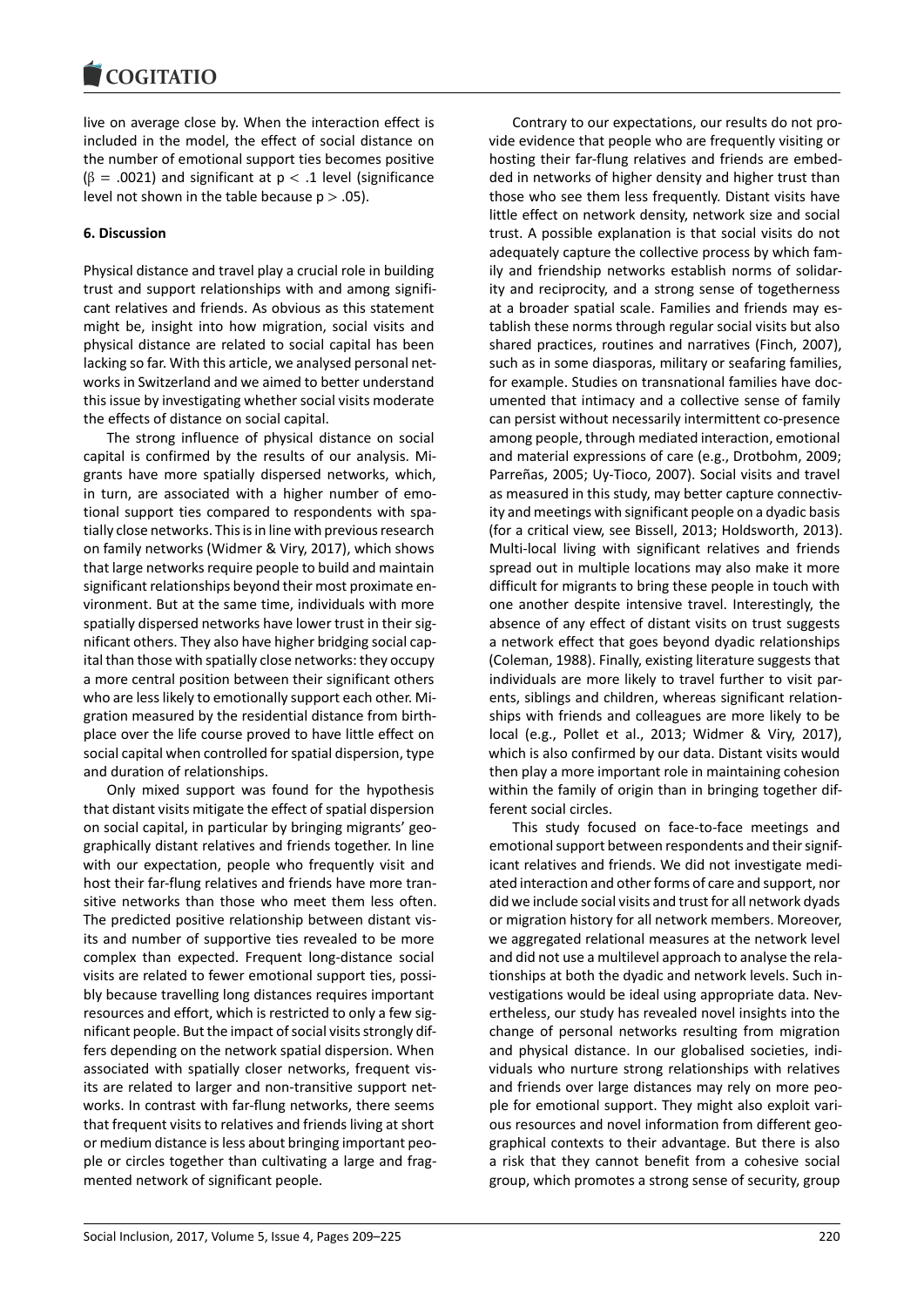#### **COMBITATIO**

identification, bounded solidarity and mutual trust, and this despite intensive travel. The lack of support and risk of social isolation may be particularly high for disadvantaged and vulnerable populations who are remote from their proximity networks, such as poor migrants or single mothers of young children living far from their relatives.

# **Acknowledgments**

This publication benefited from the support of the Swiss National Centre of Competence in Research LIVES— Overcoming Vulnerability: Life Course Perspectives financed by the Swiss National Science Foundation. We wish to express our thanks to NCCR LIVES and the Swiss National Science Foundation. We are also grateful to anonymous reviewers for their valuable comments on earlier versions of this article.

# **Conflict of Interests**

The authors declare no conflict of interests.

# **References**

- Ali, N., & Holden, A. (2006). Post-colonial Pakistani mobilities: the embodiment of the 'myth of return' in tourism. *Mobilities*, *1*(2), 217–242.
- Axhausen, K. W., & Kowald, M. (2015). *Social networks and travel behaviour*. Ashgate.
- Baldassar, L., & Merla, L. (Eds.). (2013). *Transnational families, migration and the circulation of care: Understanding mobility and absence in family life*. New York: Routledge.
- Bissell, D. (2013). Pointless mobilities: Rethinking proximity through the loops of neighbourhood. *Mobilities*, *8*(3), 349–367.
- Boden, D., & Molotch, H. (1994). The compulsion of proximity. In R. Friedland & D. Boden (Eds.), *Now here: Space, time and modernity* (pp. 257–286). Berkeley and Los Angeles: University of California Press.
- Brands, R. A. (2013). Cognitive social structures in social network research: A review. *Journal of Organizational Behavior*, *34*(S1).
- Brands, R. A., Menges, J. I., & Kilduff, M. (2015) The leader-in-social-network schema: Perceptions of network structure affect gendered attributions of charisma. *Organization Science*, *26*(4), 1210–1225.
- Burt, R. S. (2009). *Structural holes: The social structure of competition*. Harvard University Press.
- Coenders, G., Kogovšek, T., Hlebec, V., & Coromina, L. (2014). Quality of social network data. In R. Alhajj & J. Rokne (Eds.), *Encyclopedia of social network analysis and mining* (pp. 1433–1441). New York: Springer.
- Coleman, J. S. (1988). Social capital in the creation of human capital. *American Journal of Sociology*, *94*, 95–120.
- Cronin, A. M. (2015). Distant friends, mobility and sensed intimacy. *Mobilities*, *10*(5), 667–685.
- De Carlo, I., & Widmer, E. D. (2011). The fabric of trust in families: Inherited or achieved? In R. Jallinoja & E. D. Widmer (Eds.), *Families and kinship in contemporary Europe* (pp. 216–233). Palgrave Macmillan.
- Dekker, R., & Engbersen, G. (2014). How social media transform migrant networks and facilitate migration. *Global Networks*, *14*(4), 401–418.
- Drotbohm, H. (2009). Horizons of long-distance intimacies: Reciprocity, contribution and disjuncture in Cape Verde. *The History of the Family*, *14*(2), 132–149.
- Elliott, A., & Urry, J. (2010). *Mobile lives*. Abingdon: Routledge.
- Finch, J. (2007). Displaying families. *Sociology*, *41*(1), 65–81.
- Freeman, L. C., & Webster, C. M. (1994). Interpersonal proximity in social and cognitive space. *Social Cognition*, *12*(3), 223–247.
- Gauthier, J.-A., Bühlmann, F., & Blanchard, P. (2014). Introduction: Sequence analysis in 2014. In P. Blanchard, F. Bühlmann, & J.-A. Gauthier (Eds.), *Advances in sequence analysis: Theory, method, applications* (pp. 1–17). Springer.
- Granovetter, M. S. (1973). The strength of weak ties. *American Journal of Sociology*, *78*(6), 1360–1380.
- Holdsworth, C. (2013). *Family and intimate mobilities*. Basingstoke: Palgrave Macmillan.
- Kaufmann, V., Bergman, M. M., & Joye, D. (2004). Motility: Mobility as capital. *International Journal of Urban and Regional Research*, *28*(4), 745–756.
- Kenny, D. A., Bond Jr, C. F., Mohr, C. D., & Horn, E. M. (1996). Do we know how much people like one another? *Journal of Personality and Social Psychology*, *71*(5), 928–936.
- Krackhardt, D. (1987). Cognitive social structures. *Social networks*, *9*, 109–134.
- Krackhardt, D., & Kilduff, M. (2002). Structure, culture and Simmelian ties in entrepreneurial firms. *Social networks*, *24*(3), 279–290.
- Larsen, J., Axhausen, K. W., & Urry, J. (2006). *Mobilities, networks, geographies*. Ashgate.
- Lubbers, M. J., Molina, J. L., Lerner, J., Brandes, U., Ávila, J., & McCarty, C. (2010). Longitudinal analysis of personal networks. The case of Argentinean migrants in Spain. *Social Networks*, *32*(1), 91–104.
- Magdol, L., & Bessel, D. R. (2003). Social capital, social currency, and portable assets: The impact of residential mobility on exchanges of social support. *Personal Relationships*, *10*(2), 149–170.
- Marsden, P. V. (1987). Core discussion networks of Americans. *American Sociological Review*, 122–131.
- Mok, D., Wellman, B., & Carrasco, J. (2010). Does distance matter in the age of the Internet? *Urban Studies*, *47*(13), 2747–2783.
- Morselli, D., Dasoki, N., Gabriel, R., Gauthier, J.-A., Henke, J., & Le Goff, J.-M. (2016). Using life history calendars to survey vulnerability. In M. Oris, C. Roberts, D. Joye, & M. E. Stähli (Eds.), *Surveying human vulnerabilities across the life course* (pp. 177–199). Springer.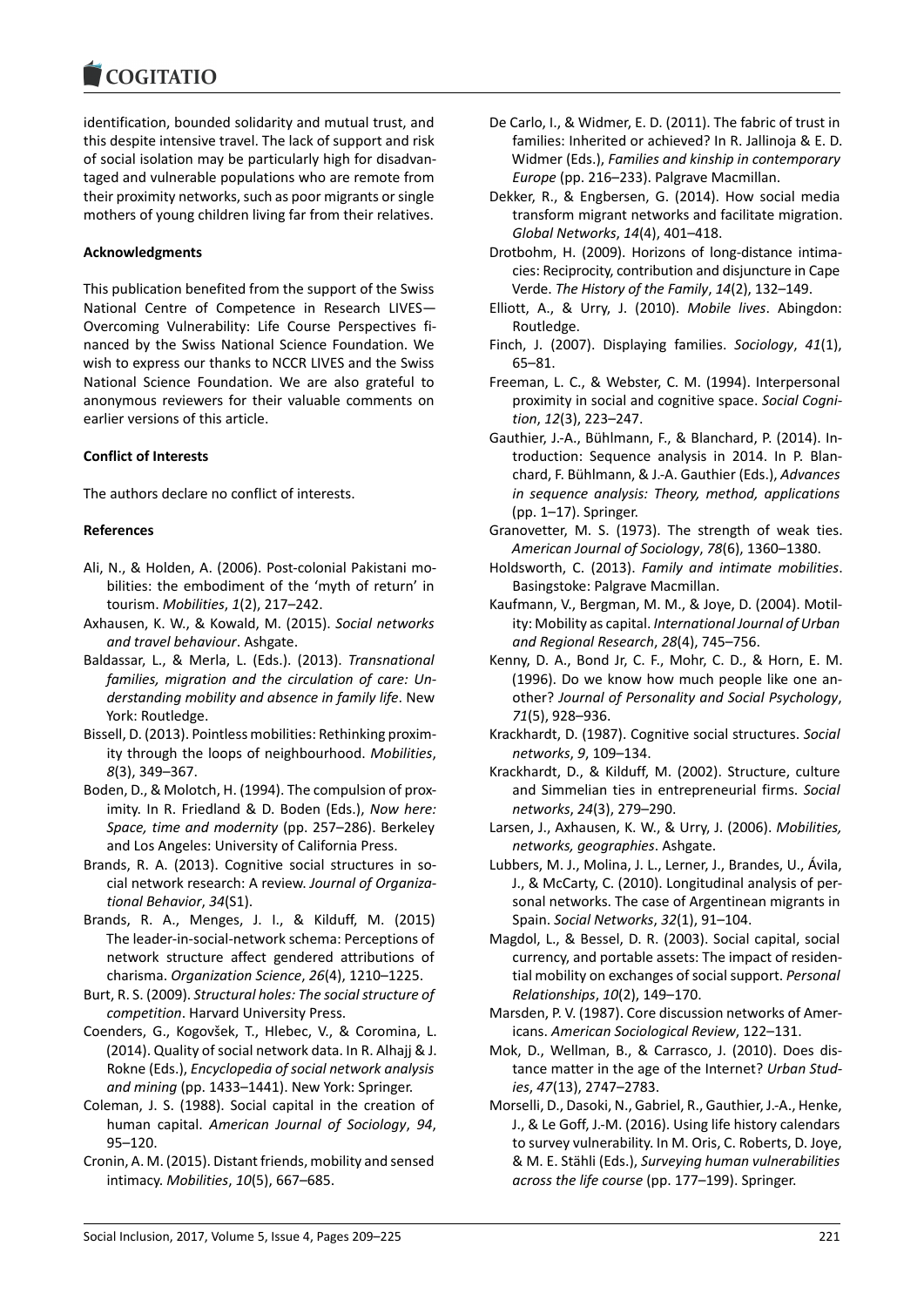#### COMITATIO

- Mulder, C. H., & van der Meer, M. J. (2009). Geographical distances and support from family members. *Population, Space and Place*, *15*(4), 381–399.
- Parreñas, R. (2005). Long distance intimacy: Class, gender and intergenerational relations between mothers and children in Filipino transnational families. *Global Networks*, *5*(4), 317–336.
- Pittinsky, M., & Carolan, B. V. (2008). Behavioral versus cognitive classroom friendship networks. *Social Psychology of Education*, *11*(2), 133–147.
- Pollet, T. V., Roberts, S. G., & Dunbar, R. I. (2013). Going that extra mile: Individuals travel further to maintain face-to-face contact with highly related kin than with less related kin. *PloS One*, *8*(1).
- Putnam, R. D. (1993). The prosperous community. *The American Prospect*, *4*(13), 35–42.
- Rainie, H., & Wellman, B. (2012). *Networked: The new social operating system*. MIT Press.
- Rousseeuw, P. J. (1987). Silhouettes: A graphical aid to the interpretation and validation of cluster analysis. *Journal of Computational and Applied Mathematics*, *20*, 53–65.
- Ryan, L., Sales, R., Tilki, M., & Siara, B. (2009). Family strategies and transnational migration: Recent Polish migrants in London. *Journal of Ethnic and Migration Studies*, *35*(1), 61–77.

Urry, J. (2007). *Mobilities*. Polity.

Urry, J. (2012). Social networks, mobile lives and social inequalities. *Journal of Transport Geography*, *21*,

# 24–30.

- Uy-Tioco, C. (2007). Overseas Filipino workers and text messaging: Reinventing transnational mothering. *Continuum*, *21*(2), 253–265.
- Valentine, G. (2006). Globalizing intimacy: The role of information and communication technologies in maintaining and creating relationships. *Women's Studies Quarterly*, *34*(1/2), 365–393.
- Viry, G. (2012). Residential mobility and the spatial dispersion of personal networks: Effects on social support. *Social Networks*, *34*(1), 59–72.
- Wellman, B. (2001). Physical place and cyberplace: The rise of personalized networking. *International Journal of Urban and Regional Research*, *25*(2), 227–252.
- Widmer, E. D. (2016). *Family configurations: A structural approach to family diversity*. Routledge.
- Widmer, E. D., Aeby, G., & Sapin, M. (2013). Collecting family network data. *International Review of Sociology*, *23*(1), 27–46.
- Widmer, E. D., & Viry, G. (2017). Family inclusiveness and spatial dispersion: The spatial consequences of having large and diversified family configurations. *Open Journal of Social Sciences*, *5*, 350–367.
- Wittel, A. (2001). Toward a network sociality. *Theory, Culture & Society*, *18*(6), 51–76.
- Wrzus, C., Hänel, M., Wagner, J., & Neyer, F. J. (2013). Social network changes and life events across the life span: A meta-analysis. *Psychological Bulletin*, *139*(1), 53–80.

# **About the Authors**



**Gil Viry** is Lecturer in Sociology at the University of Edinburgh. His research interests bridge the intersection of spatial mobilities, social networks, family and personal life. He is especially interested in exploring the role played by physical distance and mobility behaviours (travel, commutes, migration and digital mobility) in individuals' social and professional integration over their life courses. More information about Gil's research and current activities can be found here: https://gilviry.com



**Olga Ganjour** is a Post-Doc Researcher at the Department of Sociology at the University of Geneva. Her research interests include family studies, social networks, mobility, life course and welfare state regimes. She mainly uses quantitative research methods and social network analysis. She is currently engaged in the project on families and spatial mobility: 'Families in space' funded by NCCR LIVES and in the project of the Observatory of Families.



**Jacques-Antoine Gauthier** is a Senior Lecturer at the University of Lausanne's Life Course and Inequality Research Centre. Using a configurational perspective, his current research projects focus on modelling and analysing longitudinal life course data. Central to this analysis is the time-related construction of individual life trajectories and their interdependencies—especially when individuals experience major life transitions, such as the entry into the labour market, parenthood or retirement.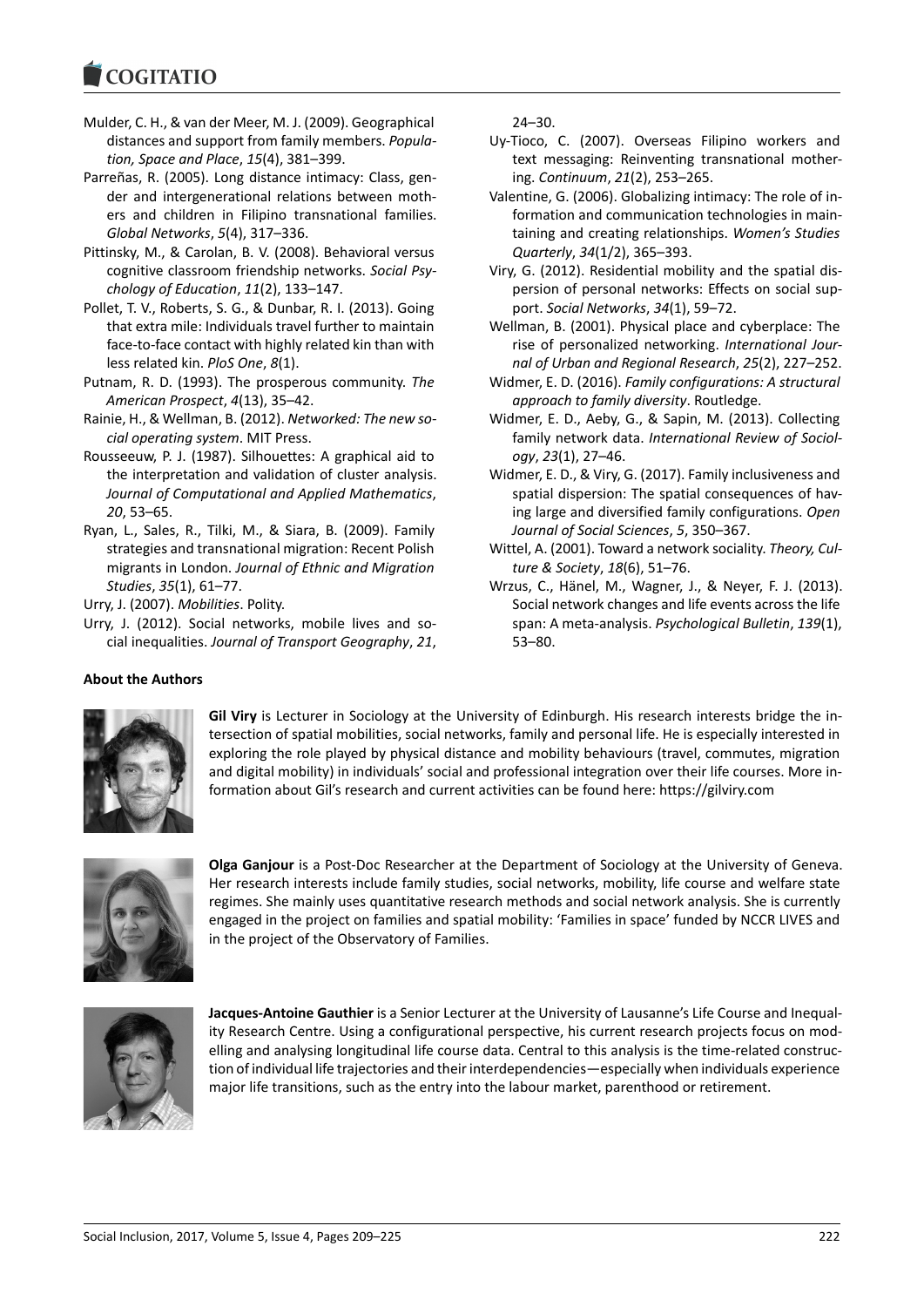#### COULTAIN



**Emmanuel Ravalet** is an Engineer with a PhD in Economics from the University of Lyon (France) and a PhD in Urban Studies from INRS-UCS (Montreal, Canada). He works in the Laboratory of Urban Sociology (LaSUR) at EPFL, Lausanne, Switzerland and at Mobil'Homme, a company he founded in 2014. His main research themes concern work-related mobilities, energy consumptions, new mobility services and local economic development.



**Eric D. Widmer** is Full Professor of Sociology at the University of Geneva. His long-term research interests include intimate ties, family and other interpersonal relations, life course research and social networks. He has developed an understanding of families as complex configurations of interdependencies, always on the move in the life course. A description of various empirical research as well as a list of references, scientific conferences and public interventions on family configurations are available at www.edwidmer.org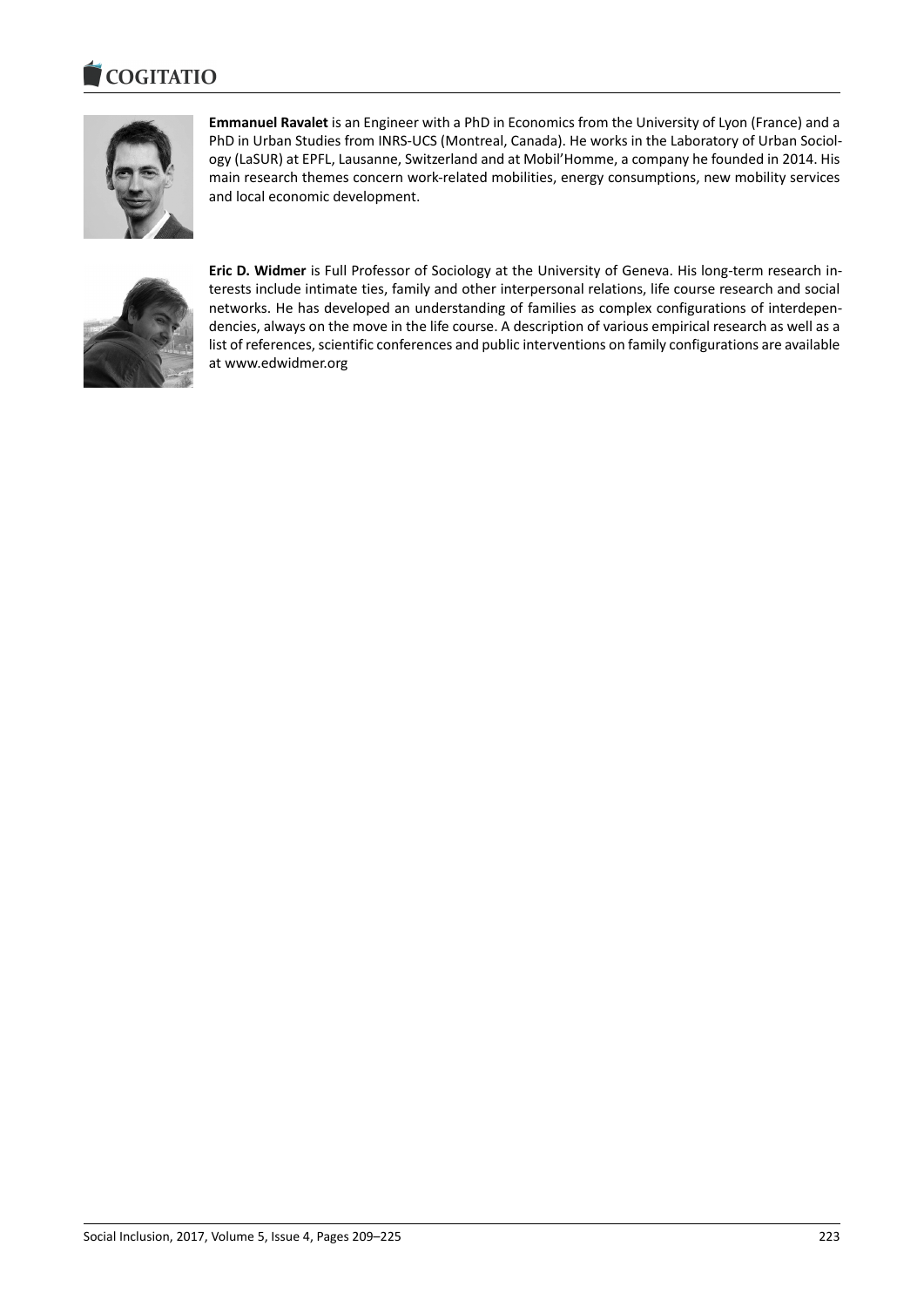# **Appendices**

**Appendix A.** Descriptive statistics of the network size, network structure and trust in network members before dichotomization.

| <b>Statistics</b>      | Mean | <b>Median</b> | <b>SD</b> | Range    | <b>Kurtosis</b> | <b>Skewness</b> |
|------------------------|------|---------------|-----------|----------|-----------------|-----------------|
| Network size           | 3.74 | 3.50          | 2.24      | $0 - 17$ | 8.16            | 1.55            |
| # Support ties         | 4.4  | 4             | 2.02      | $1 - 17$ | 7.45            | 1.39            |
| Trust                  | 4.51 | 4.67          | 0.58      | $1 - 5$  | 7.81            | $-1.60$         |
| Network density        | 0.62 | 0.6           | 0.27      | $0 - 1$  | 2.05            | $-0.22$         |
| Network transitivity   | 0.67 | 0.75          | 0.35      | $0 - 1$  | 2.38            | $-0.79$         |
| Betweenness centrality | 0.28 | 0.17          | 0.30      | $0 - 1$  | 2.64            | 0.85            |

**Appendix B.** Measures of the strength of association between the network size, network structure and trust after dichotomization.

|                     | <b>Network</b><br>transitivity |                  | <b>Betweenness</b><br>centrality |                  | # Support ties |                  | <b>Trust</b> |                  | Network size |                  |
|---------------------|--------------------------------|------------------|----------------------------------|------------------|----------------|------------------|--------------|------------------|--------------|------------------|
|                     | v                              | Chi <sup>2</sup> | v                                | Chi <sup>2</sup> | v              | Chi <sup>2</sup> | v            | Chi <sup>2</sup> | v            | Chi <sup>2</sup> |
| <b>Density</b>      | 0.57                           | $256.47***$      | 0.25                             | 51.88***         | 0.04           | 1.08             | 0.34         | $91.07***$       | 0.14         | 16.787***        |
| <b>Transitivity</b> |                                |                  | 0.58                             | 265.61***        | 0.05           | 2.07             | 0.28         | 65.00***         | 0.09         | $6.63**$         |
| Centrality          |                                |                  |                                  |                  | 0.30           | $72.43***$       | 0.14         | $16.50***$       | 0.22         | 37.91***         |
| <b>Support ties</b> |                                |                  |                                  |                  |                |                  | 0.09         | $6.73***$        | 0.62         | 313.65***        |
| Trust               |                                |                  |                                  |                  |                |                  |              |                  | 0.04         | 1.08             |

Notes:  $V =$  Cramer's V;  $*$  p < 0.05,  $**$  p < 0.01,  $***$  p < 0.001.

### **Appendix C.** Sample description.

|                      |                         | N   | $\%$ |
|----------------------|-------------------------|-----|------|
| Sex                  | Male                    | 397 | 49   |
|                      | Female                  | 406 | 51   |
| <b>Birth cohort</b>  | 1950-55                 | 340 | 45   |
|                      | 1970-75                 | 413 | 55   |
| Level of education   | Low secondary           | 87  | 11   |
|                      | Upper secondary         | 53  | 7    |
|                      | Vocational              | 508 | 64   |
|                      | University              | 148 | 19   |
| <b>Activity rate</b> | Full-time               | 382 | 49   |
|                      | Part-time (51-80%)      | 77  | 10   |
|                      | Part-time (50% or less) | 95  | 12   |
|                      | Self-employed           | 125 | 16   |
|                      | Non-active              | 108 | 14   |
| Civil status         | Married                 | 578 | 72   |
|                      | Divorced or widowed     | 109 | 14   |
|                      | Single                  | 116 | 14   |
| Citizenship          | Foreigner               | 144 | 18   |
|                      | Swiss                   | 659 | 72   |

Note: Non-active: non-employed, unemployed, retired, invalid.